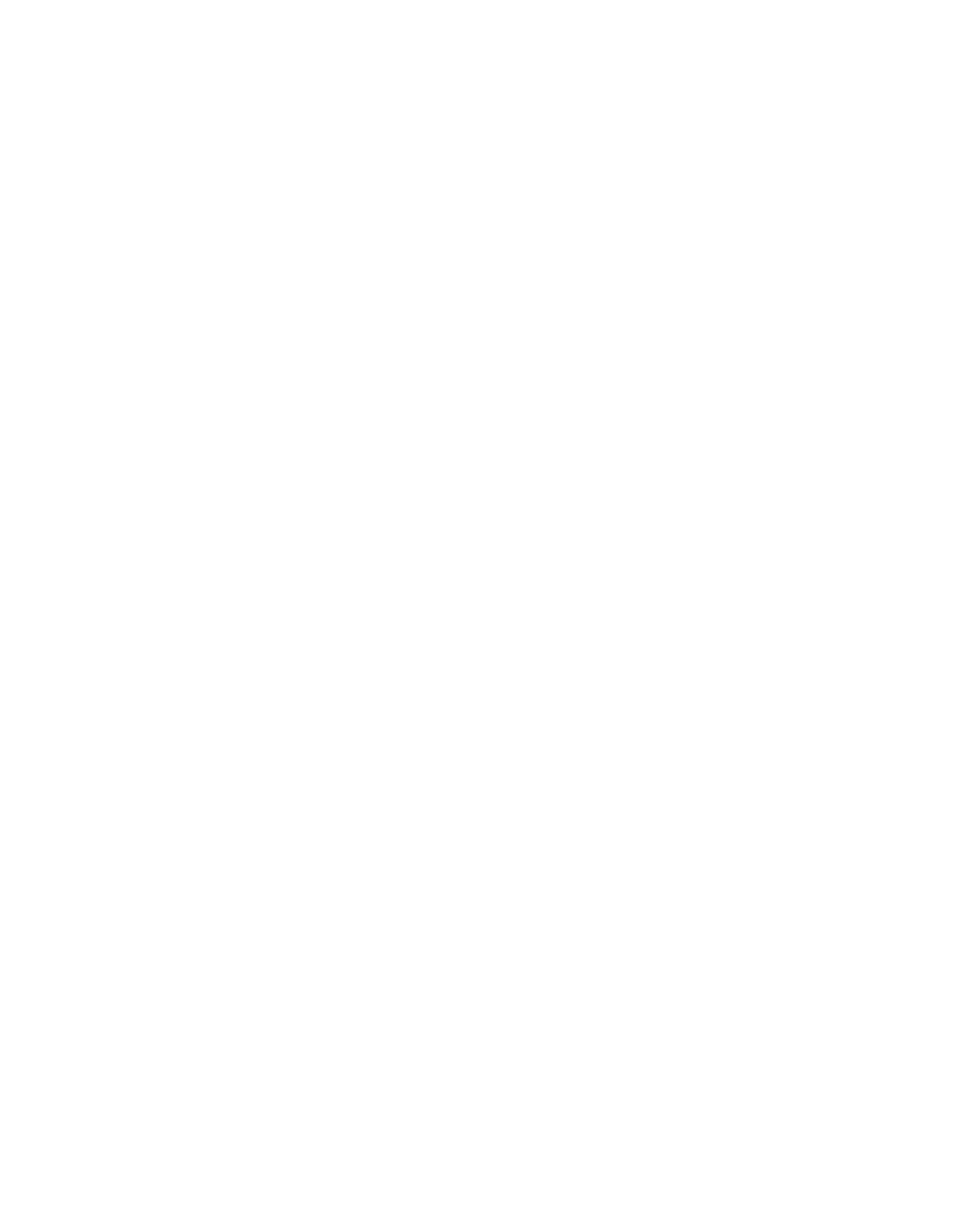

### **Contents**

| $\mathbf{1}$ . |     | $\label{prop:1} \mbox{Introduction} \,\, \ldots \,\, \ldots \,\, \ldots \,\, \ldots \,\, \ldots \,\, \ldots \,\, \ldots \,\, \ldots \,\, \ldots \,\, \ldots \,\, \ldots \,\, \ldots \,\, \ldots \,\, \ldots \,\, \ldots \,\, \ldots \,\, \ldots \,\, \ldots \,\, \ldots \,\, \ldots \,\, \ldots \,\, \ldots \,\, \ldots \,\, \ldots \,\, \ldots \,\, \ldots \,\, \ldots \,\, \ldots \,\, \ldots \,\, \ldots \,\, \ldots \,\, \ldots \,\, \ldots \,\, \ldots \,\,$ |
|----------------|-----|-------------------------------------------------------------------------------------------------------------------------------------------------------------------------------------------------------------------------------------------------------------------------------------------------------------------------------------------------------------------------------------------------------------------------------------------------------------------|
|                |     |                                                                                                                                                                                                                                                                                                                                                                                                                                                                   |
|                |     |                                                                                                                                                                                                                                                                                                                                                                                                                                                                   |
|                |     |                                                                                                                                                                                                                                                                                                                                                                                                                                                                   |
| 2.             |     |                                                                                                                                                                                                                                                                                                                                                                                                                                                                   |
|                |     |                                                                                                                                                                                                                                                                                                                                                                                                                                                                   |
|                |     |                                                                                                                                                                                                                                                                                                                                                                                                                                                                   |
| 3.             |     |                                                                                                                                                                                                                                                                                                                                                                                                                                                                   |
|                | 3.1 |                                                                                                                                                                                                                                                                                                                                                                                                                                                                   |
|                |     |                                                                                                                                                                                                                                                                                                                                                                                                                                                                   |
|                | 3.3 |                                                                                                                                                                                                                                                                                                                                                                                                                                                                   |
| $\mathbf{4}$ . |     |                                                                                                                                                                                                                                                                                                                                                                                                                                                                   |
|                |     |                                                                                                                                                                                                                                                                                                                                                                                                                                                                   |
|                |     |                                                                                                                                                                                                                                                                                                                                                                                                                                                                   |
|                |     |                                                                                                                                                                                                                                                                                                                                                                                                                                                                   |

**Cover Photo: John Crawford Photography**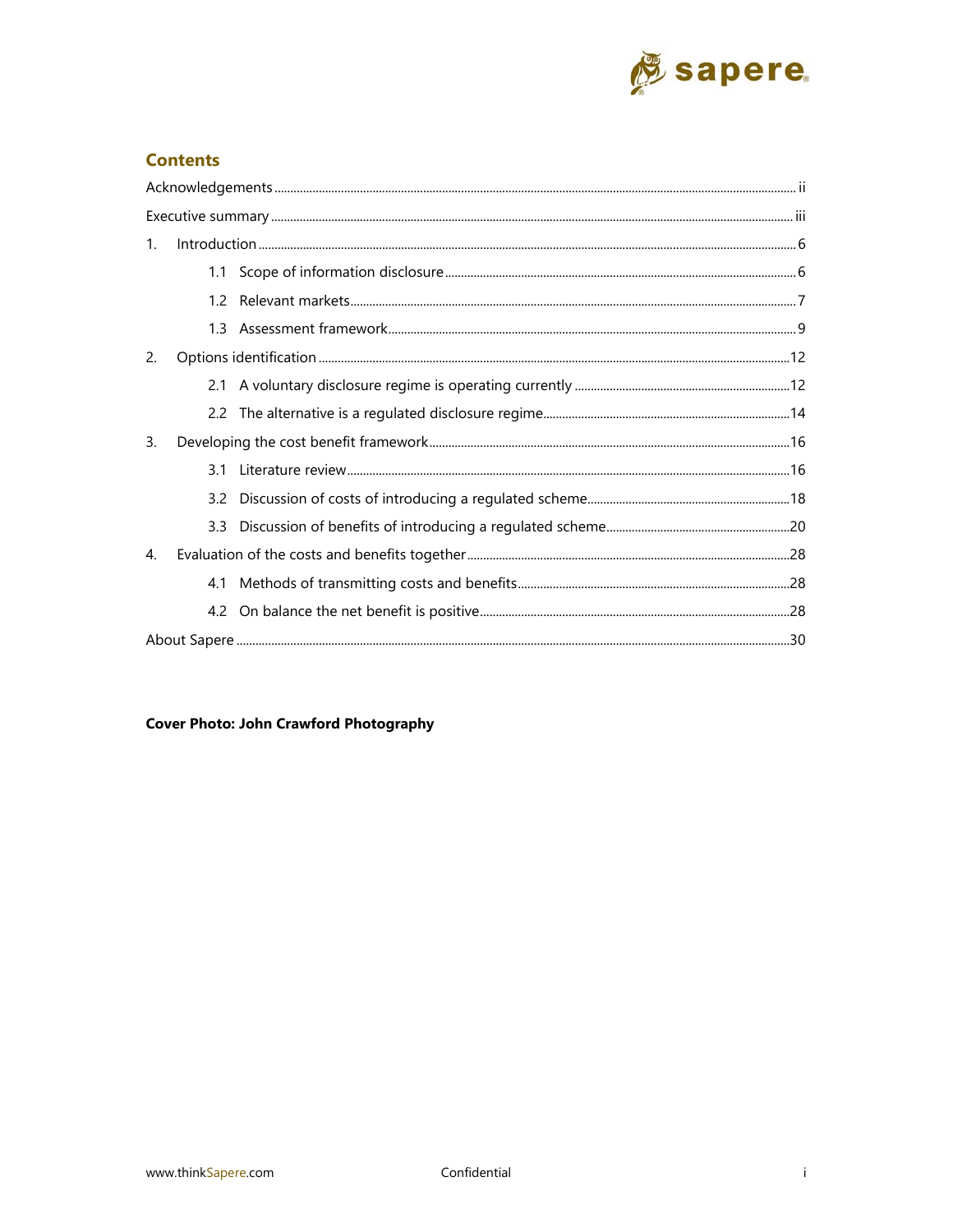

# **Acknowledgements**

Our thanks to the following parties for participating in interviews:

| <b>Genesis</b> | Matt Ritchie and Duncan Jarrod    |
|----------------|-----------------------------------|
| Fonterra       | Linda Thompson and Tony Oosten    |
| First Gas      | Karen Collins                     |
| Contact        | Sharon Wray                       |
| emsTradepoint  | Cathy Lawless and Kerry Wilkin    |
| Trustpower     | Craig Schubauer and Fiona Wiseman |
| Mercury        | Craig Parker and John Bright      |
| Meridian       | Paul Morrison and Chris Ewers     |
| Vector         | Neil Williams and Graeme Stoddart |
| Oji            | Darren Gilchrist                  |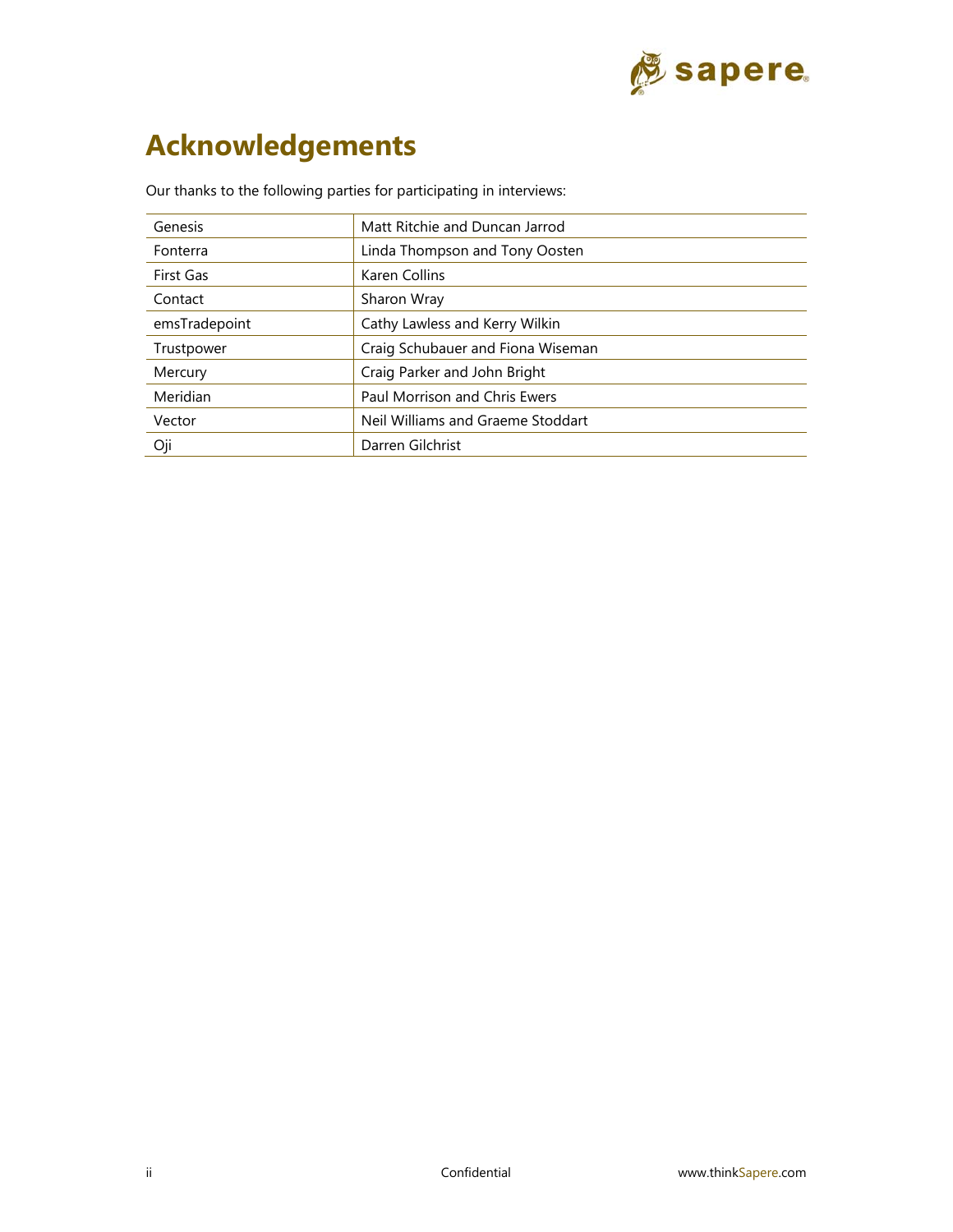

# **Executive summary**

A voluntary Gas Outage Information Disclosure Code<sup>1</sup> has been in effect since June 2020. This code follows the industry notifications webpage, which GIC set up in August 2019. These initiatives were taken once the implications of limited disclosure became better understood following outages occurring in late 2018 and early 2019. The Gas Industry Company (GIC) in its problem assessment paper on information disclosure states that "[l]imited production outage information has efficiency implications for most parts of the gas industry value chain, as well as other related sectors."2 It follows that any issues of comprehensiveness of the information, consistency or timeliness have the potential to compromise the regime.

The impacts of gas production outage information disclosure are not confined to gas consumers and the working of the gas market. The electricity market also bears the impact of there not being a gas outage disclosure scheme.

However, there are points of vulnerability with the mechanism in place:

- $\bullet$  It is voluntary.
- Posts made under the voluntary code are not consistent.
- There is no compliance regime.
- Incentives for compliance are weak.
- Scheme reviewers have limited ability to access underlying data.

GIC has asked us to produce a cost benefit analysis (CBA) of a regulated specified information disclosure. We are to demonstrate which one of two options – a regulated approach versus the existing voluntary scheme – has the highest net economic benefit (lowest net cost). Because of perceived vulnerabilities around the voluntary disclosure regime, we have had to consider the strong possibility that the voluntary regime might fail at the time that it is most needed. The likelihood of failure means we are comparing a reliable, enforceable regime of information disclosure with a counterfactual of no information disclosure.

We have relied on literature around information disclosure in markets to identify cost and benefits for analysis. We have also interviewed market participants, focusing on feedback around the workings of the voluntary regime. We provide a qualitative analysis because data is limited and too many assumptions would have to be made, rendering any quantitative attempt potentially meaningless.

For this work we have focused on the downstream impacts of gas outage information. We commend the upstream companies for supporting the voluntary scheme. From an economic perspective, we do not want our enthusiasm for a regulated regime to be interpreted as a criticism of the upstream parties. Our position is simply that for the benefits of disclosure to be fully realised, a regime should be comprehensive, consistent and enforceable. The way to ensure that is to take the step to regulate the regime.

Our conclusions for each cost and benefit category are set out in Table 1 below.

<sup>1</sup> Upstream Gas Outage Information Disclosure Code, 2020

<sup>&</sup>lt;sup>2</sup> GIC, Information Disclosure: Problem Assessment (Consultation Paper), December 2019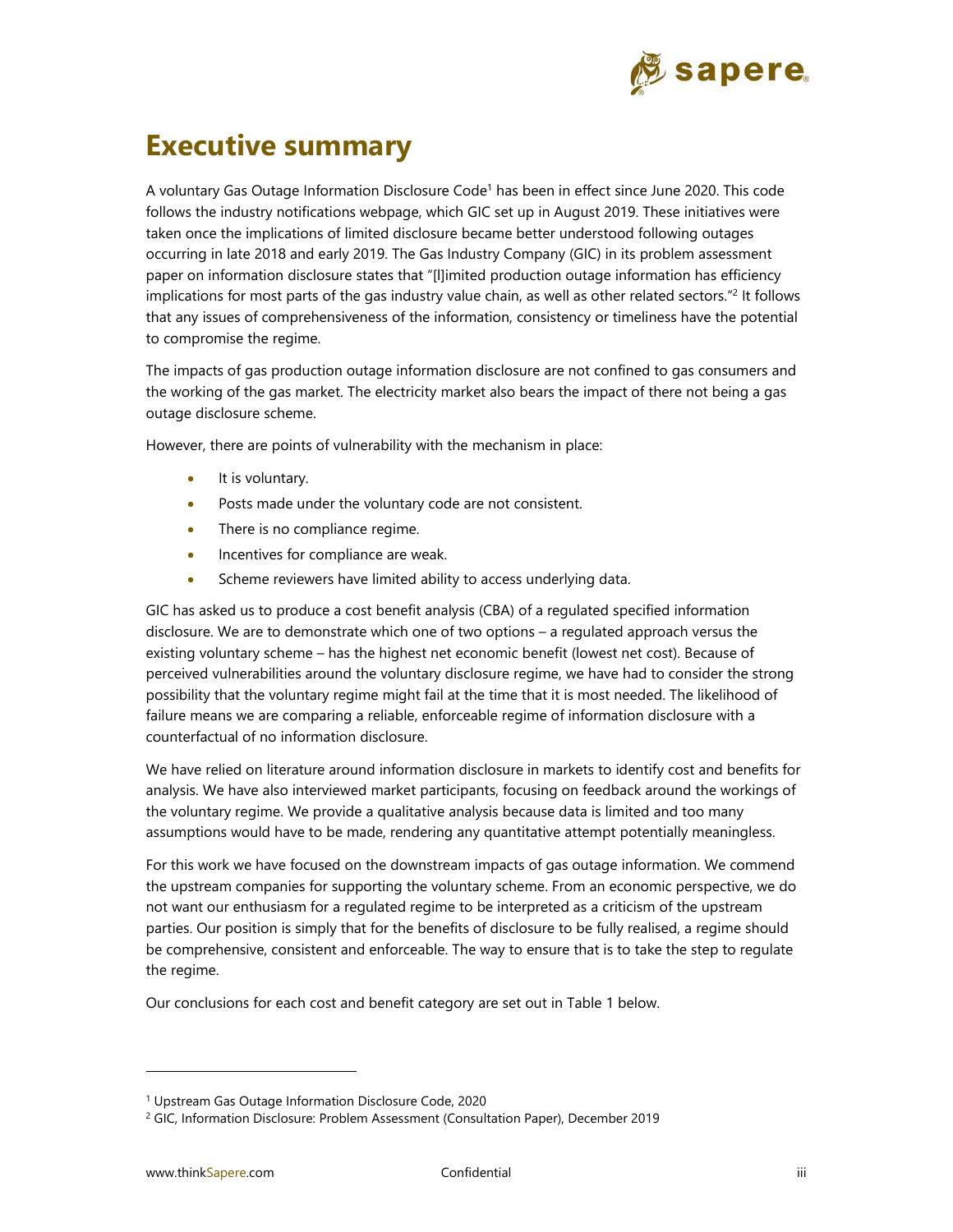

### Table 1: Conclusions

|                 | <b>Category</b>                                                          | <b>Conclusion</b>                                                                                                                                                                                                                                                                                                                                                                      |
|-----------------|--------------------------------------------------------------------------|----------------------------------------------------------------------------------------------------------------------------------------------------------------------------------------------------------------------------------------------------------------------------------------------------------------------------------------------------------------------------------------|
| <b>Costs</b>    | Increased costs of supplying<br>information                              | Compared to the status quo, the additional costs of<br>compliance are small, given that compliance with<br>the disclosure code is already happening.                                                                                                                                                                                                                                   |
|                 | Regulator costs - proposal<br>development, monitoring and<br>enforcement | The regulator will incur some costs to develop and<br>operate the information disclosure. These costs are<br>not significant.                                                                                                                                                                                                                                                          |
|                 | Private cost of disclosure                                               | Wealth transfers are ignored in an economic cost<br>benefit analysis.                                                                                                                                                                                                                                                                                                                  |
|                 | Reduction of incentives to<br>innovate                                   | The costs are very unlikely to arise.                                                                                                                                                                                                                                                                                                                                                  |
|                 | Facilitation of collusion and<br>exercise of market power                | The costs are very unlikely to arise.                                                                                                                                                                                                                                                                                                                                                  |
| <b>Benefits</b> | More efficient decision-<br>making                                       | Better coordination of gas production, electricity<br>generation, gas transmission, electricity transmission<br>and major plant outages will be substantially more<br>efficient even than the voluntary gas outage<br>disclosure regime. One key benefit is better security<br>of supply outcomes in both markets.                                                                     |
|                 | More efficient prices                                                    | Prices impacted by the quality of gas disclosure<br>include wholesale gas, wholesale electricity, bilateral<br>contracts in both markets. Price volatility, especially<br>in wholesale prices, will be lower than would<br>otherwise be the case with a regulated gas outage<br>regime. Risk premiums in fixed price contracts will<br>also be lower than would otherwise be the case. |
|                 | Effectiveness of regulation                                              | The proposed regulated gas outage regime will be<br>more effective than the voluntary scheme because<br>gas and electricity participants and end consumers<br>will be able to rely on the quality of the information.                                                                                                                                                                  |
|                 | Greater market participation                                             | The additional confidence that comes from a more<br>reliable gas outage regime will encourage and not<br>discourage new market participants in either gas or<br>electricity markets.                                                                                                                                                                                                   |
|                 | Signalling of a mature market                                            | The regulated gas disclosure regime is consistent<br>with a mature market to the benefit of gas and<br>electricity market participants and end consumers.                                                                                                                                                                                                                              |

On balance, while we have not quantified the benefits, we see significant net benefits in both the gas and electricity markets from the move to the regulated regime compared to the counterfactual. We find that the net benefits of the regulated regime would be greater than the net benefits of the voluntary scheme.

Decision-making around outages for physical assets in the energy sector and fuel utilisation (renewable and fossil fuels) is, to us, clearly most efficient with a regulated gas outage regime. We are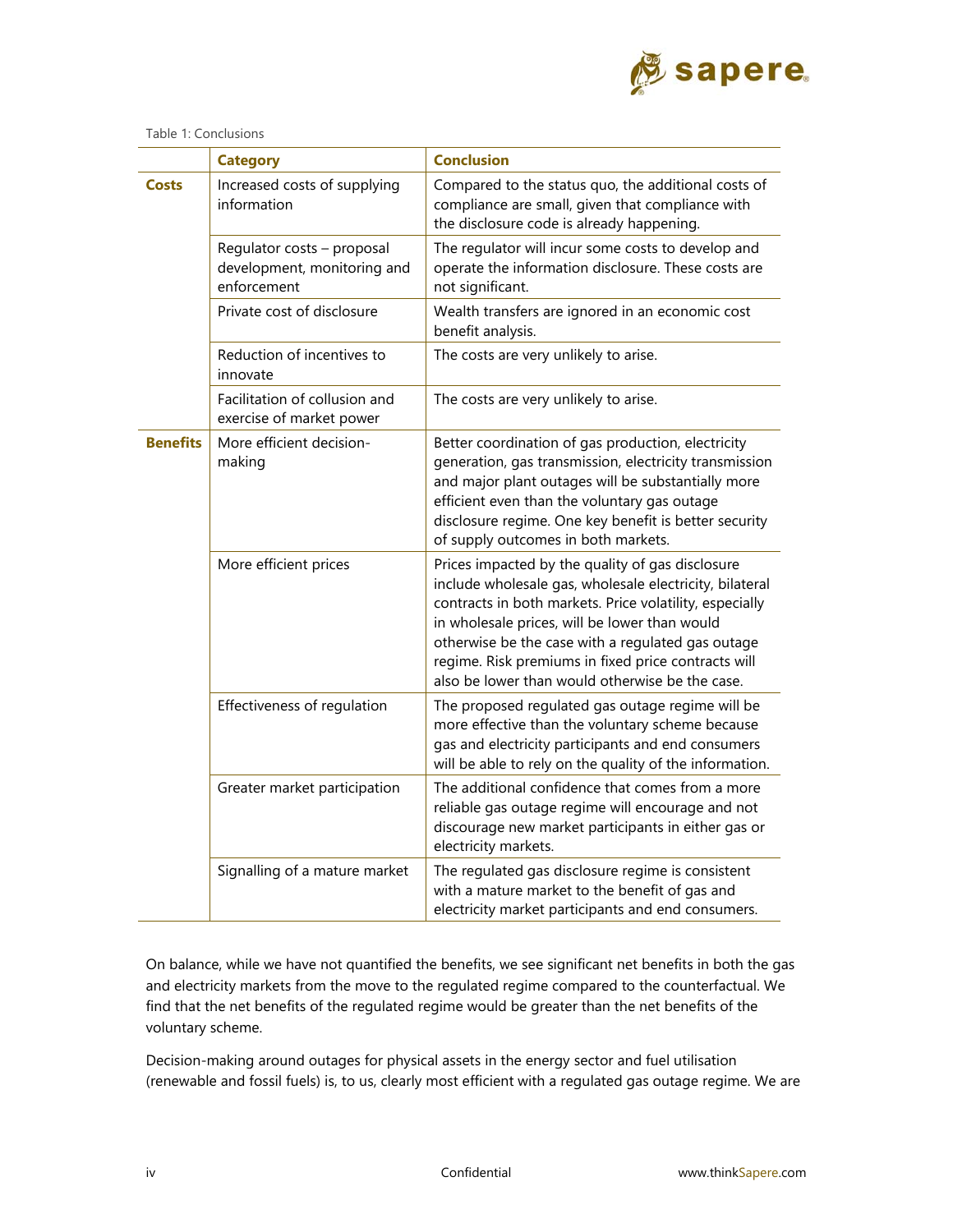

convinced that this efficiency effect will be greater under the regulated scheme compared with the current voluntary scheme.

Wholesale prices, contract prices and retail prices in gas and electricity markets will be more efficient than would otherwise be the case.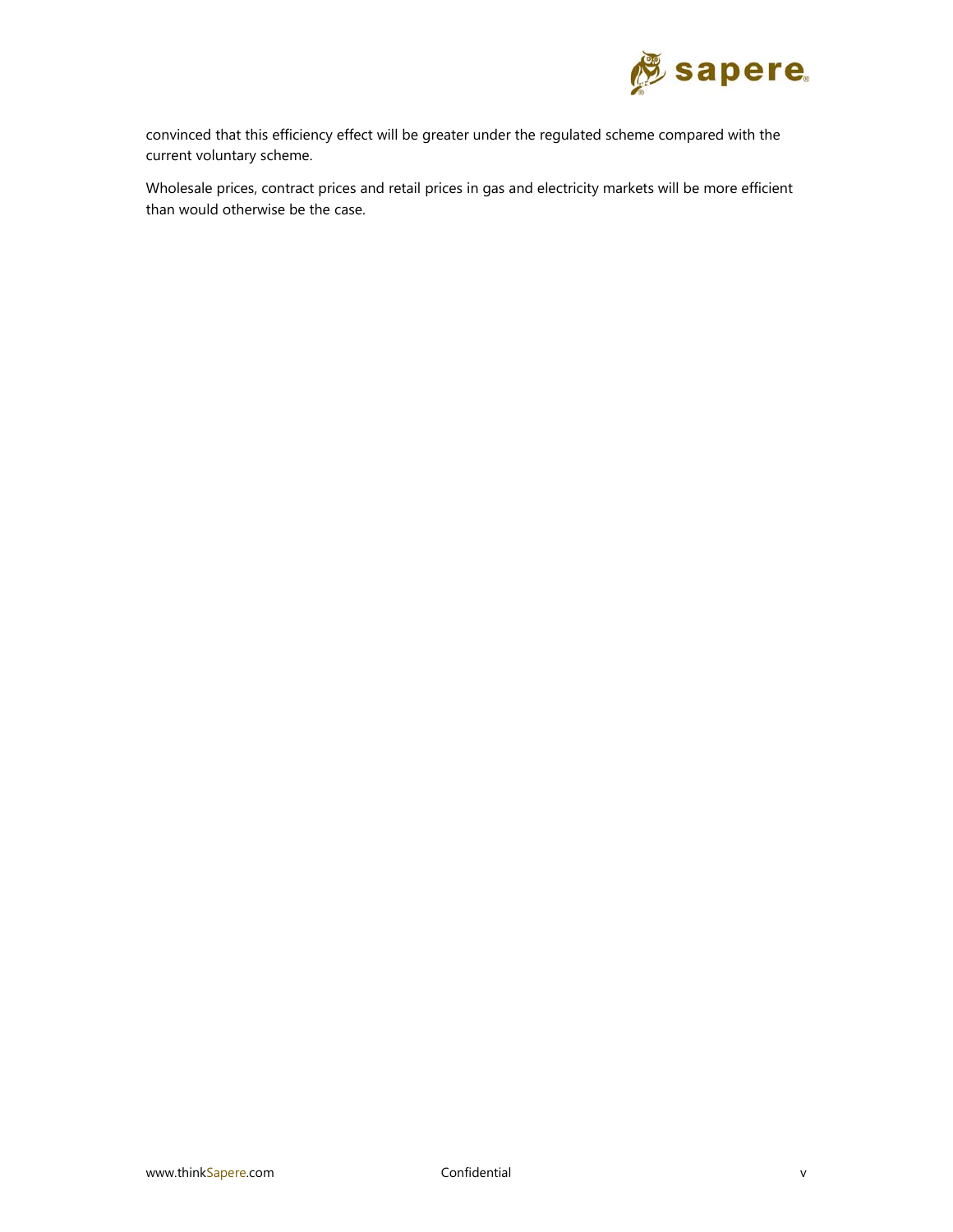

# **1. Introduction**

An Industry Notifications webpage went live in August 2019, and in June 2020 the Upstream Disclosure Code came into effect, which covers disclosure of supplier outages, including gas storage facilities. Participation in this scheme is voluntary; however, while compliance with the code is required, the possibility of parties withdrawing from the scheme remains. We get confidence from the voluntary Code that the value of information disclosure is not in dispute. However, there are points of vulnerability with this mechanism:

- It is voluntary.
- Posts made under the voluntary code are not consistent.
- There is no compliance regime.
- Incentives for compliance are weak.
- Scheme reviewers have limited ability to access underlying data.

GIC proposed that these concerns be addressed by developing a regulated specific information disclosure mechanism as an alternative set of arrangements for achieving its regulatory objective, rendered in GIC's Statement of Proposal<sup>3</sup> (SOP) as:

That arrangements are in place that ensure the effective and timely availability of gas production and storage outage information for all gas and related market participants.

The SOP assesses the merits of both the Upstream Disclosure Code and the regulatory option related to achieving this objective. The SOP follows an options for information disclosure consultation paper.<sup>4</sup> which canvassed information disclosure by gas market participants.

There are some problems that have become evident since the introduction of voluntary disclosure. These include the visibility of the outage definitions and the unplanned producer outage benchmark. We understand that these issues will be dealt with in the final version of the proposed regulations.

# **1.1 Scope of information disclosure**

Whether information disclosure is regulated or not, it is not a simple, homogeneous product. Information required to be disclosed requires calibration of:

- definition of content
- materiality thresholds
- level of detail to be disclosed
- timelines for disclosure, especially the period of time from when the disclosing party becomes aware of the information or confirms a decision
- undertakings for updates as information changes
- equal access to information that is disclosed

<sup>&</sup>lt;sup>3</sup> GIC, Statement of Proposal (Gas Production and Storage Facility Outage Information, December 2020<br><sup>4</sup> GIC, Options for Information Disclosure in the Wholesale Gas Sector (Consultation paper), April 2019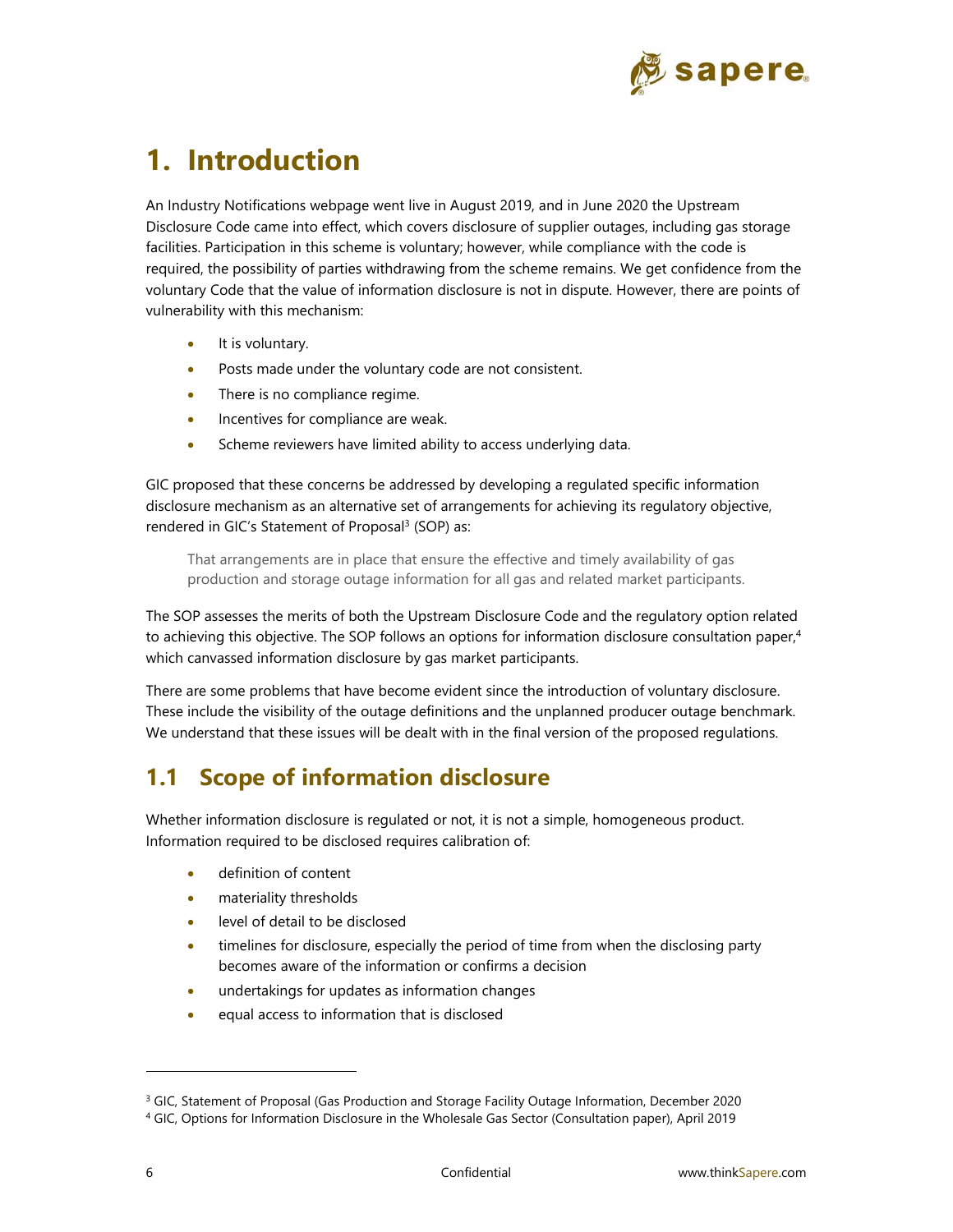

 a requirement for all information captured by the regime to be treated (released) to the market in the same way.

# **1.2 Relevant markets**

For our purposes, the relevant markets are natural gas produced in New Zealand and the electricity market in New Zealand.

It is clear from discussions with downstream gas participants and electricity market participants that information about gas production and gas outages has as much of an impact on the electricity market as on the gas market. The cost associated with thermal generators' contracted gas essentially sets the marginal price for electricity under the current arrangements. Furthermore, information on gas outages is essential for scheduling outages of electricity generation and for deciding how much water to dispatch through hydro generators. Looking further out, information about gas outages is used to determine positions in the hedge market for electricity.

Gas outages are also a matter of interest by Transpower as System Operator and Grid Operator. We note the way System Operator refers to gas matters as being integral to managing its responsibility for security of supply. In its most recent Market Summary for the week ended 29 November 2020, Transpower includes a Gas Outlook for Electricity Generation and Security of Supply 2021 in which it is observed that:<sup>5</sup>

Gas is New Zealand's third largest fuel […] electricity generation fuel behind hydro and geothermal and therefore the largest source of thermal generation. Due to the controllability of thermal generation compared to that of geothermal and wind, it plays a key role in maintaining security of supply when hydro inflows and storage levels are low. As an indication of its importance, in 2017, a relatively dry year, thermal generation output was 25% (1,207GWh) higher than in 2016, a relatively wet year. Recently there has been a clear downward trend of gas production from Pohokura, New Zealand's largest gas field. OMV, the operator and part owner of this field, recently indicated output may be as low as 39PJ during 2021, a 40% decrease compared to 2019. This decline has caused concern amongst stakeholders for the upcoming winter, when electricity demand peaks.

In Figure 1 we show the impact of gas outgas on the electricity market and gas market. We take this breadth of impact into account in our discussion of costs and benefits on the proposal to regulate the gas outage regime.

<sup>&</sup>lt;sup>5</sup> Transpower, Gas Outlook for Electricity Generation and Security of Supply 2021. See https://www.transpower.co.nz/sites/default/files/bulkupload/documents/Gas%20Outlook%20for%20Electricity%20Generation%20and%20Security%20of%20Supply% 202021.pdf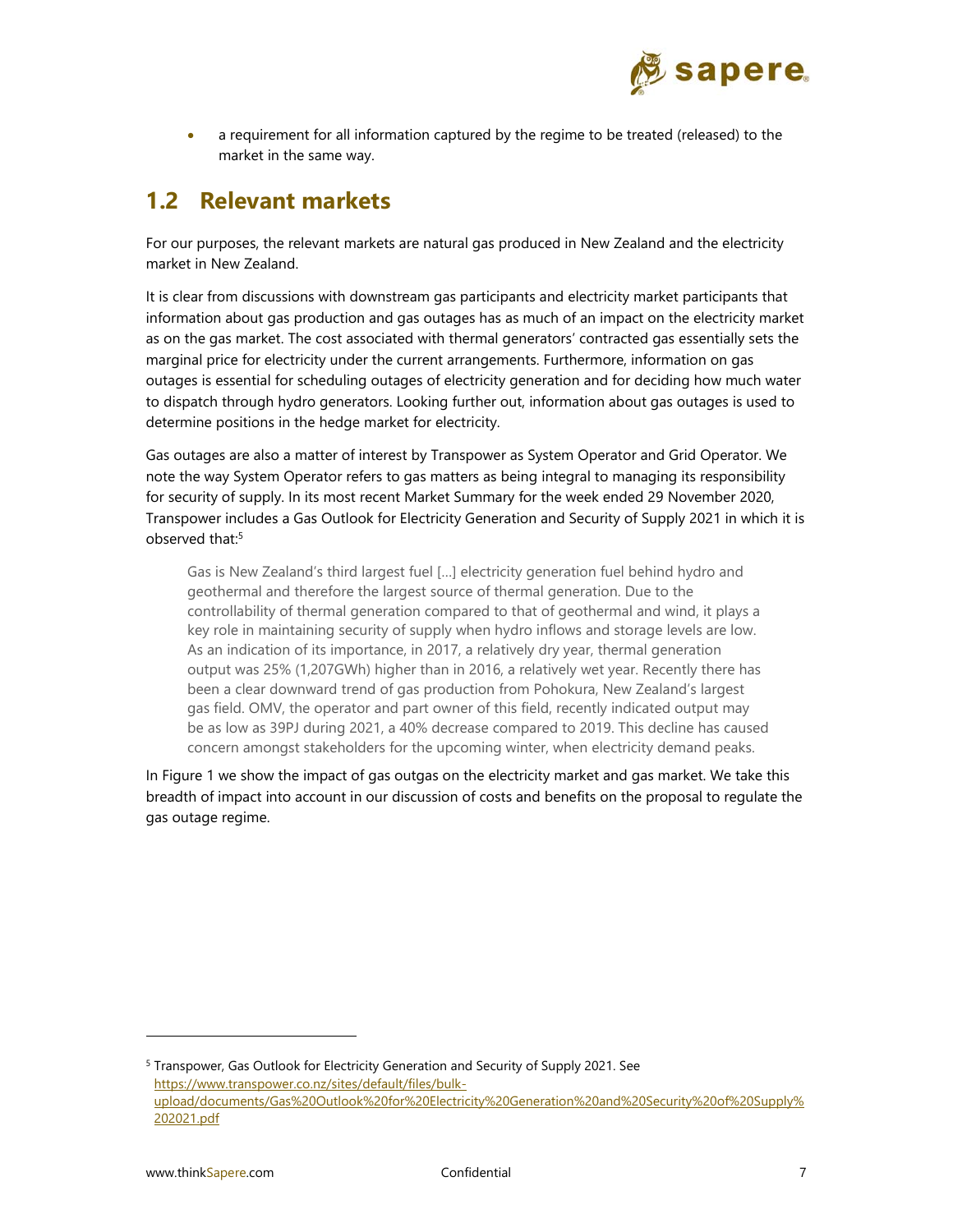

Figure 1: Areas of discernible impact of the quality of the gas outage disclosure regime



We estimate annual value of the New Zealand gas market at \$1.51 billion. This value includes distribution, transmission and retailer margin but excludes GST.

| <b>Sector</b>                    | <b>Volume (PJ)</b> | Price (\$/PJ)         | Value (\$m) |
|----------------------------------|--------------------|-----------------------|-------------|
| <b>Residential</b>               | 6.83               | 34.91*106             | 238.6       |
| <b>Commercial</b>                | 8.51               | 14.26*10 <sup>6</sup> | 121.3       |
| <b>Industrial</b>                | 120.00             | $6.80*10^{6}$         | 816.1       |
| <b>Electricity generation</b>    | 49.59              | $6.80*10^{6}$         | 337.2       |
| <b>Total</b>                     | 184.94             | $8.18*10^{6}$         | 1,513.2     |
| <b>Total excluding</b>           |                    |                       |             |
| electricity generation           | 135.34             | $8.69*10^{6}$         | 1,176.0     |
| MPIE statistics, Canora workings |                    |                       |             |

Table 2: Gas market in New Zealand in 2019

MBIE statistics, Sapere workings

We estimate the value of the New Zealand electricity at \$7.2 billion. This value includes costs of energy, transmission, distribution and margins but excludes GST.

|  | Table 3: Electricity market in New Zealand in 2019 |
|--|----------------------------------------------------|
|--|----------------------------------------------------|

| <b>Sector</b>      | <b>Volume (PJ)</b> | Price (\$/PJ) | Value (\$m) |
|--------------------|--------------------|---------------|-------------|
| <b>Residential</b> | 45.4               | $70.3*10^{6}$ | 3,193.9     |
| <b>Commercial</b>  | 34.4               | $47.8*10^{6}$ | 1,646.7     |
| <b>Industrial</b>  | 63.5               | $37.8*10^{6}$ | 2,399.2     |
| Total              | 143.4              | $50.5*10^{6}$ | 7,239.8     |

MBIE statistics, Sapere workings

The combined value of the final sales of these combined markets is \$8.4 billion per annum, which is the sum of both markets less the value of gas as input to the electricity market.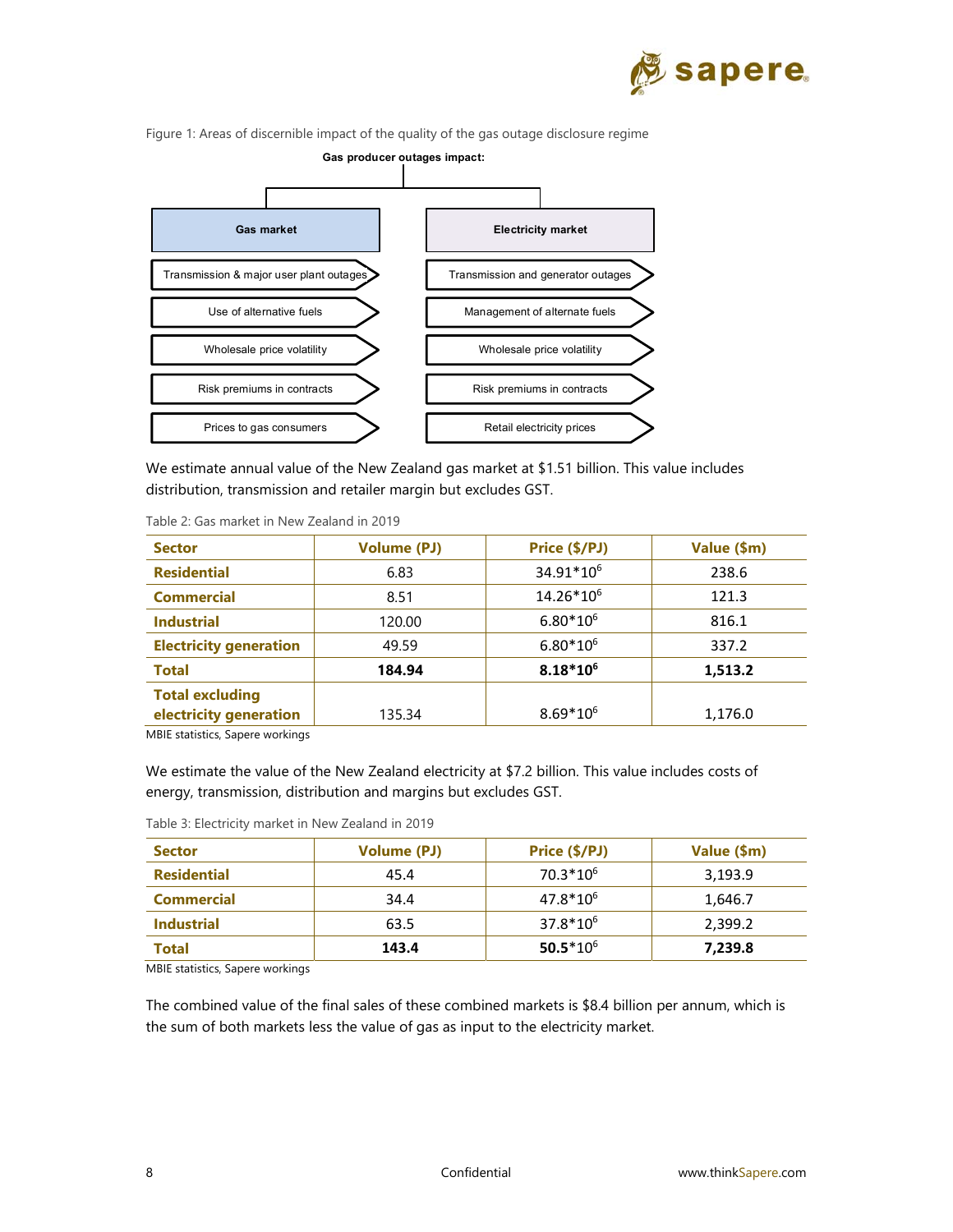

# **1.3 Assessment framework**

A cost benefit analysis (CBA) is an economic assessment of a proposal. The CBA considers the value to society from an incremental change between the status quo and a set of alternative options. It considers which option has the highest net benefits (lowest net costs).

The CBA ignores wealth transfers. If a proposal causes costs to one party where those costs become a benefit to another party, then that wealth transfer is set aside. An example of a wealth transfer is a cost recovery mechanism which sees a change in price structure but no change to the total cost recovered. In such cases, at least in the short term, there has been no change to the economy as a whole.

We note, however, that even a cost recovery review can result in some forms of economic efficiency when we move beyond the static effects. If costs charged to participants are better reflective of the true economic cost, then we should expect to see some efficiency gains.

The concepts of economic efficiency normally accounted for in a cost benefit analysis are as follows:

- 1. **Allocative efficiency.** We would expect that gas is available to those who place the highest value on it within production and transmission constraints. For example, if a residential customer places a higher value of gas than an industrial customer, in the event of an outage we would expect that the industrial customer will curtail consumption first.
- 2. **Productive efficiency.** Productive efficiency means an optimal combination of inputs for which economic output is maximised. An example of how this is achieved in the gas market could be that electricity generators coordinate hydro storage in light of gas outages for a cooptimised solution.
- 3. **Dynamic efficiency.** Dynamic efficiency is concerned with productive efficiency over time. We would expect that costs for a firm to produce a given unit of output reduce from one period to the next. Dynamic efficiency would be expected to comprise the greatest share of the benefit of a given intervention to improve competition. As new firms enter the market because of more efficient prices, for example, there are positive feedback loops that develop, involving more efficient pricing and more competition.

For any CBA, incremental change to arrangements is challenging to quantify, and that has proven to be the case here. While the benefits from locking in a regulated gas outage disclosure scheme are sufficiently large that they should be able to be quantified to some degree, this is not what we are trying to assess. What we are looking to assess in this case is the change in 'control' between a strictly voluntary regime that could fail when it is most needed and a mandatory regime.

As a result, we have relied on core CBA principles, literature on the merits of information disclosure on the workings of markets and a clear view expressed by the parties we interviewed for this case.

We also note the stated purpose of, and objectives for, the Gas Industry Company.

Gas Industry Company Limited (Gas Industry Co) was established in 2004 to provide for the governance of the gas industry under Part 4A of the Gas Act 1992 (Gas Act). 6 The Gas Act details a number of objectives to be considered when recommending regulation:

<sup>6</sup> Gas Act 1992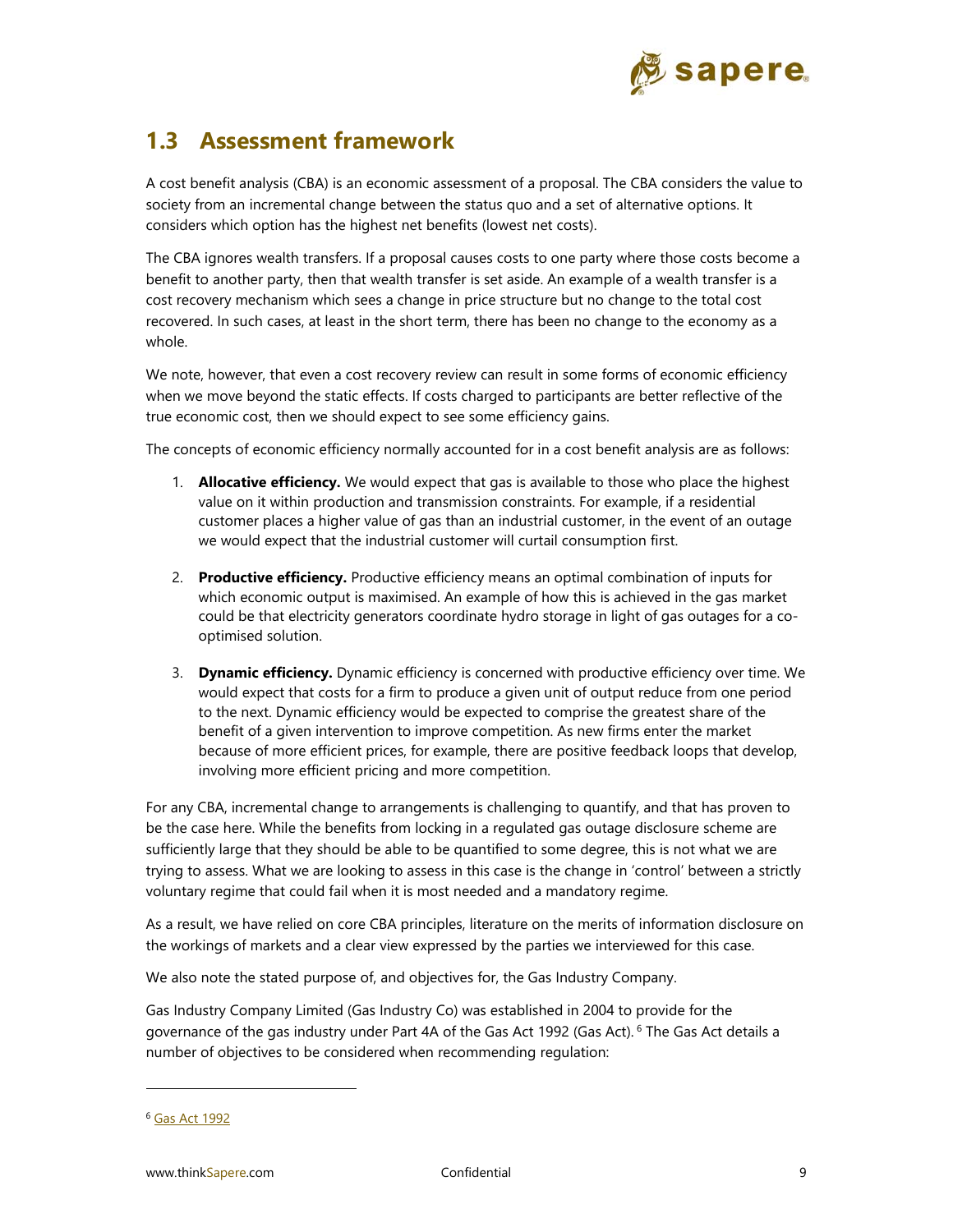

#### **43ZN Objectives of industry body in recommending regulations for wholesale market, processing facilities, transmission, and distribution of gas**

The objectives of the industry body, in recommending gas governance regulations under section 43F, are as follows:

(a) the principal objective is to ensure that gas is delivered to existing and new customers in a safe, efficient, and reliable manner; and

(b) the other objectives are—

(i) the facilitation and promotion of the ongoing supply of gas to meet New Zealand's energy needs, by providing access to essential infrastructure and competitive market arrangements:

(ii) barriers to competition in the gas industry are minimised:

(iii) incentives for investment in gas processing facilities, transmission, and distribution are maintained or enhanced:

(iv) delivered gas costs and prices are subject to sustained downward pressure:

(v) risks relating to security of supply, including transport arrangements, are properly and efficiently managed by all parties:

(vi) consistency with the Government's gas safety regime is maintained.

The gas sector is also guided by the 2008 Government Policy Statement (GPS) on Gas Governance in which the Government's objective for the entire gas industry is stated as:

To ensure that gas is delivered to existing and new customers in a safe, efficient, fair, reliable and environmentally sustainable manner.

Section 12 of the GPS specifies that all the policy objectives in the GPS should apply to all GIC recommendations for rules, regulations or non-regulatory arrangements for all parts of the gas industry. Section 12 lists a number of specific objectives:

a) Energy and other resources used to deliver gas to consumers are used efficiently;

b) Competition is facilitated in upstream and downstream gas markets by minimising barriers to access to essential infrastructure to the long-term benefit of end users;

c) The full costs of producing and transporting gas are signalled to consumers;

d) The quality of gas services where those services include a trade-off between quality and price, as far as possible, reflect customers' preferences; and

e) The gas sector contributes to achieving the Government's climate change objectives as set out in the New Zealand Energy Strategy, or any other document the Minister of Energy may specify from time to time, by minimising gas losses and promoting demandside management and energy efficiency.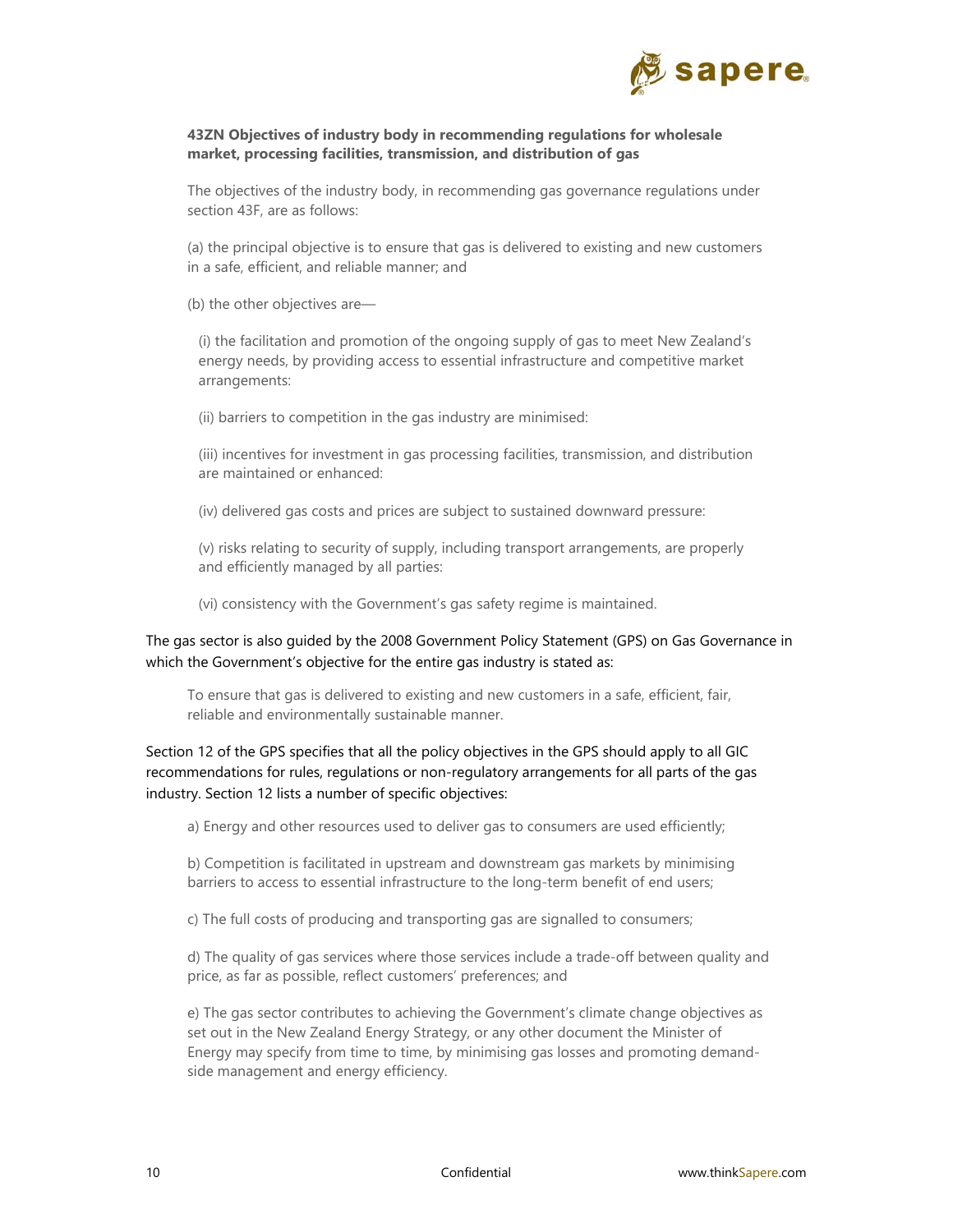

Section 13 lists in detail the outcomes Government expects Gas Industry Co to pursue and report against to the Minister of Energy under the following categories:

- Consumer benefit
- Efficient retail market
- Efficient wholesale market
- Access to key infrastructure
- Critical contingency management
- Other outcomes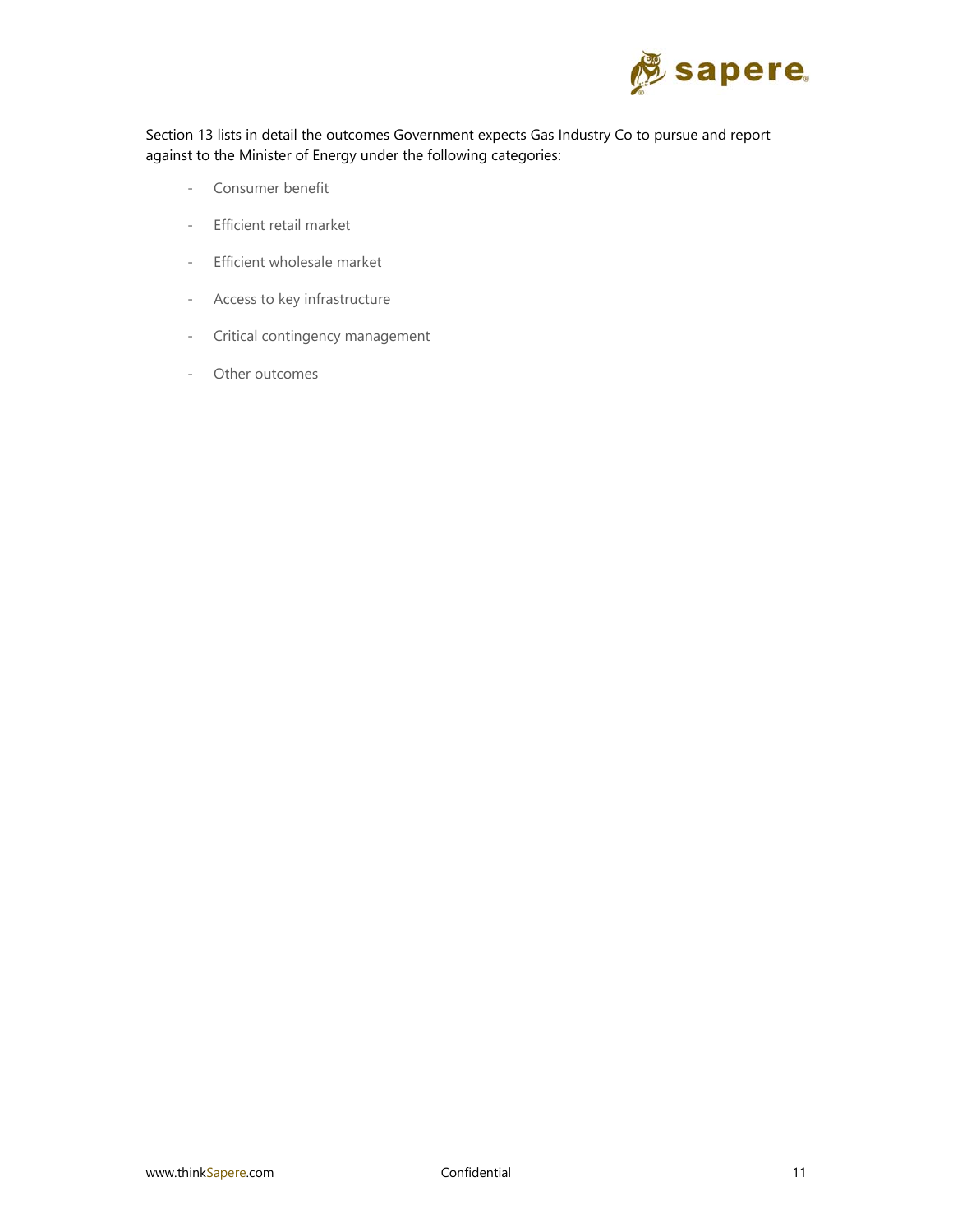

# **2. Options identification**

In a CBA a comparison is made between a base case (where nothing changes), which we call the status quo, and a series of alternative options. Doing nothing is always an option.

# **2.1 A voluntary disclosure regime is operating currently**

The status quo is that there is a voluntary framework for reporting planned and unplanned outages. This is supported by the Upstream Gas Outage Information Disclosure Code (the Code), $<sup>7</sup>$  which came</sup> into effect on 22 June 2020. The notifications are publicly available on a website: https://industrynotifications.gasindustry.co.nz/.

The relevant features of this arrangement are summarised in Table 4.

| <b>Feature</b>                    | <b>Detail</b>                              |
|-----------------------------------|--------------------------------------------|
| <b>Upstream participants</b>      | Gas producers (including storage)          |
| <b>Demand participants</b>        | Not envisaged                              |
| <b>Type of disclosure</b>         | Planned and unplanned outages              |
| <b>Threshold</b>                  | 20TJ/day (50TJ/day in some circumstances)  |
| <b>Compliance and enforcement</b> | Not applicable: voluntary arrangement only |
| <b>Other</b>                      | No price disclosure                        |
| <b>Remedies</b>                   | Directive to withdraw from code            |

Table 4: Features of disclosure code

# **2.1.1 There is a risk that participants withhold information on a future occasion**

The current arrangement in the New Zealand gas market has neither an explicit – positive – incentive regime nor a compliance regime to investigate and ensure compliance with disclosure rules.

It could be argued that there are means for implied incentives to be meaningful:

- There are reputational consequences for failing to comply with voluntary disclosure.
- There is a threat of subsequent regulation if voluntary disclosure does not work.

Taking each of these points in turn, we would contend, first, that while the reputational incentives are real, they are not sufficient to ensure continued compliance. Gas producers have well established, bilateral, legally enforceable contracts with gas users, the terms of which are subject to price and availability pressures primarily and overwhelmingly rather than with reference to the brand reputation of a supplier.

<sup>7</sup> Upstream Gas Outage Information Disclosure Code 2020 https://industrynotifications.gasindustry.co.nz/assets/Upstream-Gas-Outage-Information-Disclosure-Code-March-2020-Copy.pdf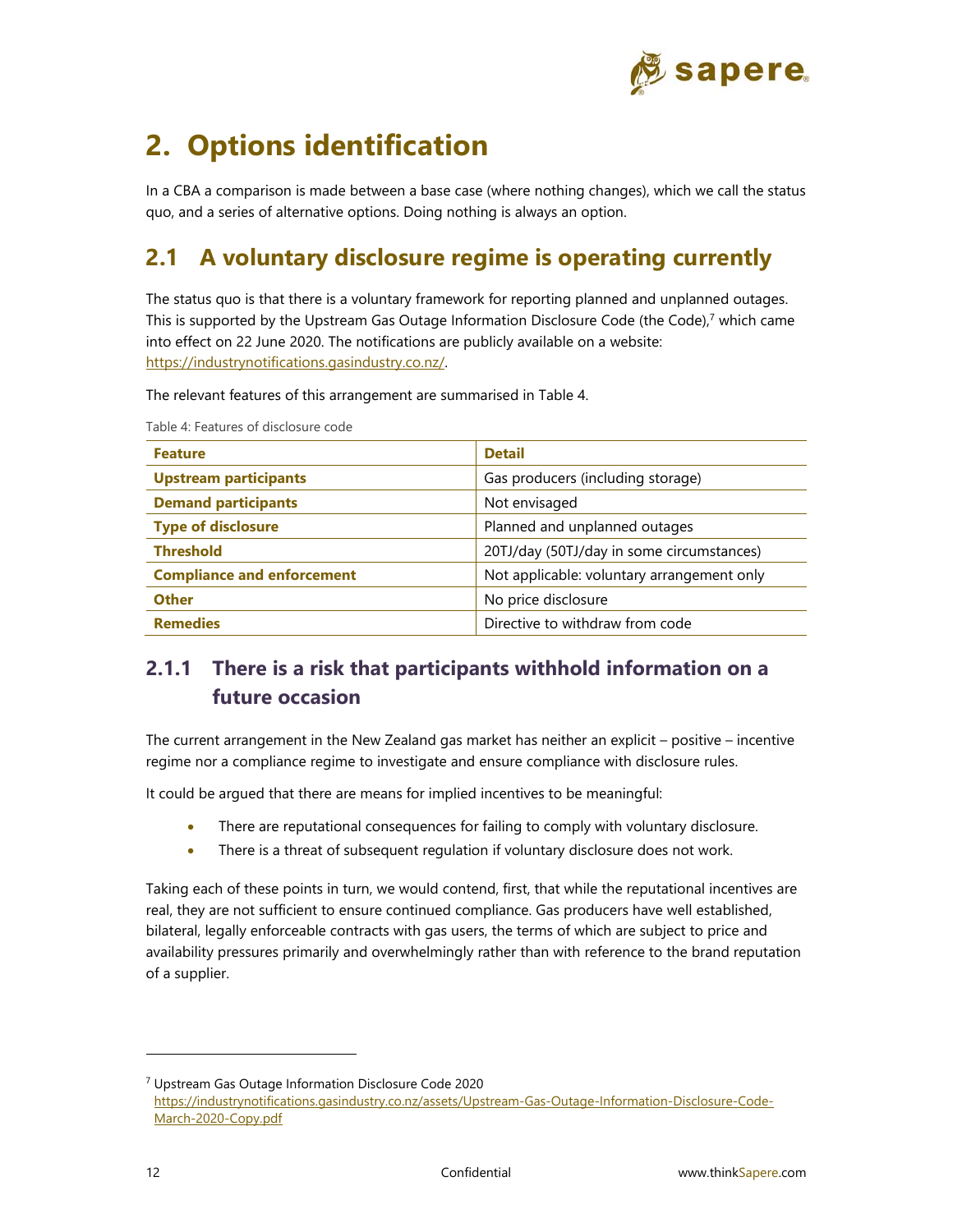

Second, we would also contend that regulation of what is currently provided is not in and of itself a strong disincentive.

Despite the upstream participants' behaviour under the voluntary regime to date, we note that an incentive does exist to gain from non-disclosure of information. Each producer will be aware that this same incentive also exists for its competitors. The equilibrium outcome of this sort of dynamic will be not to disclose information if the immediate gains exceed the discounted (for risk and time) gains of a subsequent non-disclosure of information. This calculation would have to factor in the probability that a competitor will also choose not to disclose information at some future point in time.

### **2.1.2 Market stress can impact on voluntary arrangements**

We do not have to look much further than the New Zealand electricity market's market making scheme to see an example of what happens when a voluntary scheme fails. When the sequence of gas production outages unfolded in late 2018 and early 2019, electricity prices were extremely volatile, aided in no small part by the market makers withdrawing from the voluntary activity in the New Zealand electricity futures market. As a result, participants caught unaware faced enormous costs to regain control over their risk positions. The Electricity Authority was concerned about the volatility in the electricity market and focused, in the first instance, on steps that would shore up the market making regime. Two passages from its November 2019 consultation paper are included below to explain the exposure to a voluntary scheme and, coincidently, the link back to the gas outage regime:

Some stakeholders have questioned whether current arrangements are fit for purpose

3.1 During periods of wholesale market stress participants' views of future spot prices become less certain and this is reflected in wider bid-ask spreads for futures. Voluntary market-making arrangements have not prevented bid-ask spreads widening during such events, and it is an expected outcome of increased uncertainty. For example, during the market stress period in spring 2018 future spot prices became highly uncertain as low lake levels were compounded by the extent and duration of the Pohokura gas outage being unclear.8

3.2 The uncertain and volatile trading conditions increased the cost and risk of providing market making services, and market makers relied on a provision in their agreements that released them from the obligation to market make when they experience financial stress. These provisions are often referred to as the 'portfolio stress' provisions. The criteria used by each market maker when they relied on the portfolio stress provisions was opaque, both to other market makers and the wider wholesale market. That two of the market makers had direct involvement in the gas market and two did not added very significantly to the perceived risk of market making for the two without gas involvement as they feared parties with better gas related information could use this to their disadvantage. The outcome was wide spreads for most market made futures contracts, but particularly for near-term contracts.9

 $8$  To be clear, regarding the last sent4ence of this passage, there was a period of time while the operator assessed the situation before they could release reliable information and that would also be the case with the current and proposed gas disclosure regimes.

<sup>9</sup> Electricity Authority, *Hedge Market Enhancements (market making): Ensuring market making arrangements are fit for-purpose over time*, Discussion paper, November 2019.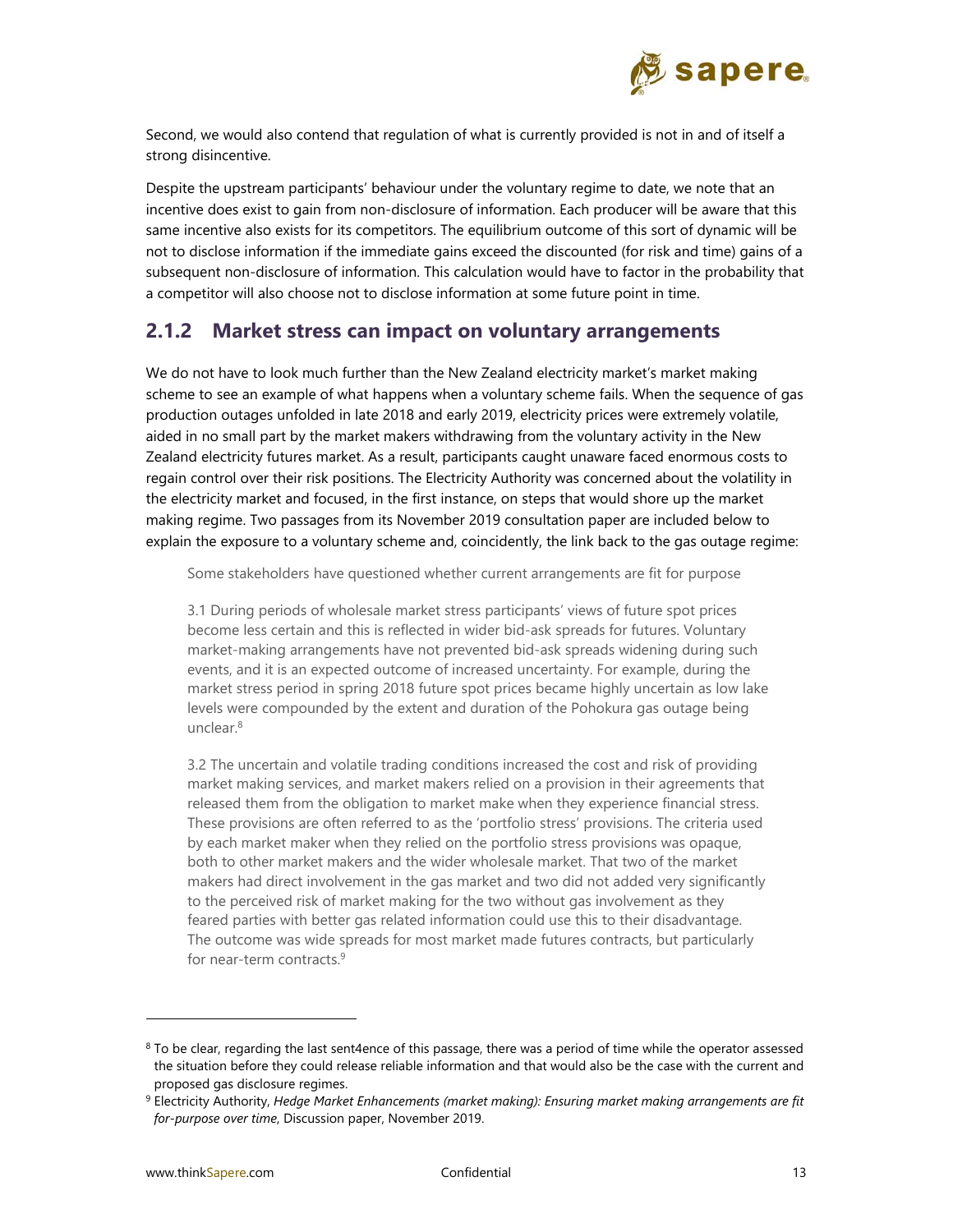

## **2.1.3 The counterfactual is the failure of the voluntary scheme, i.e. reversion to a non-disclosure situation**

For the purpose of an economic cost benefit analysis, care must be taken as to what the proposed regime is compared with. That state is referred to as the counterfactual. Treasury advice states:<sup>10</sup>

The 'counterfactual' is the situation that would exist if the intervention does not go ahead. The counterfactual needs to be realistic. In many situations, a status quo of 'Doing nothing' is not a realistic counterfactual. You should consider questions like:

- What is the status quo? What are the current impacts of 'business as usual'?
- Would an intervention for the same problem be provided by someone else?
- Would other factors already affect the impacts?
- What would you actually do, if you did not undertake the proposed intervention? What is the next best alternative?
- Are there other things that might influence the situation? If we weren't to fund the proposal, would the problem remain the same, or decline over time, or get better?

We have heard (unsubstantiated) claims that even under the voluntary regime, some parties do not strictly follow the Code. Further, the examples of market making in the electricity futures market in late 2018 early 2019 illustrate that when a scheme relied upon urgently for efficient price discovery fails, the consequences are significant for all participants and consumers. We also know, with respect to the New Zealand gas market, that outages have a direct impact on the electricity market and some parties have a very weak feed of information from the gas market. Finally, when gas outages do occur, the impact on the electricity market can vary widely and, as we have seen, significantly. If the current arrangement is voluntary, the risk remains that it is not there at some future date when it is really needed for energy security, including the gas and electricity markets. On that basis, the counterfactual scenario is no gas disclosure regime.

## **2.2 The alternative is a regulated disclosure regime**

The alternative option on the table is for regulated information disclosure along substantially the same lines as the existing voluntary regime with a compliance and enforcement regime. This arrangement is set out in the table below.

| <b>Feature</b>                    | <b>Detail</b>                             |
|-----------------------------------|-------------------------------------------|
| <b>Upstream participants</b>      | Gas producers (including storage)         |
| <b>Demand participants</b>        | Not envisaged                             |
| <b>Type of disclosure</b>         | Planned and unplanned outages             |
| <b>Threshold</b>                  | 20TJ/day (50TJ/day in some circumstances) |
| <b>Compliance and enforcement</b> | Yes                                       |
| <b>Other</b>                      | No price disclosure                       |

<sup>10</sup> NZ Treasury, *CBAx Tool User Guidance, Guide for departments and agencies using Treasury's CBAx tool for cost benefit analysis,* September 2018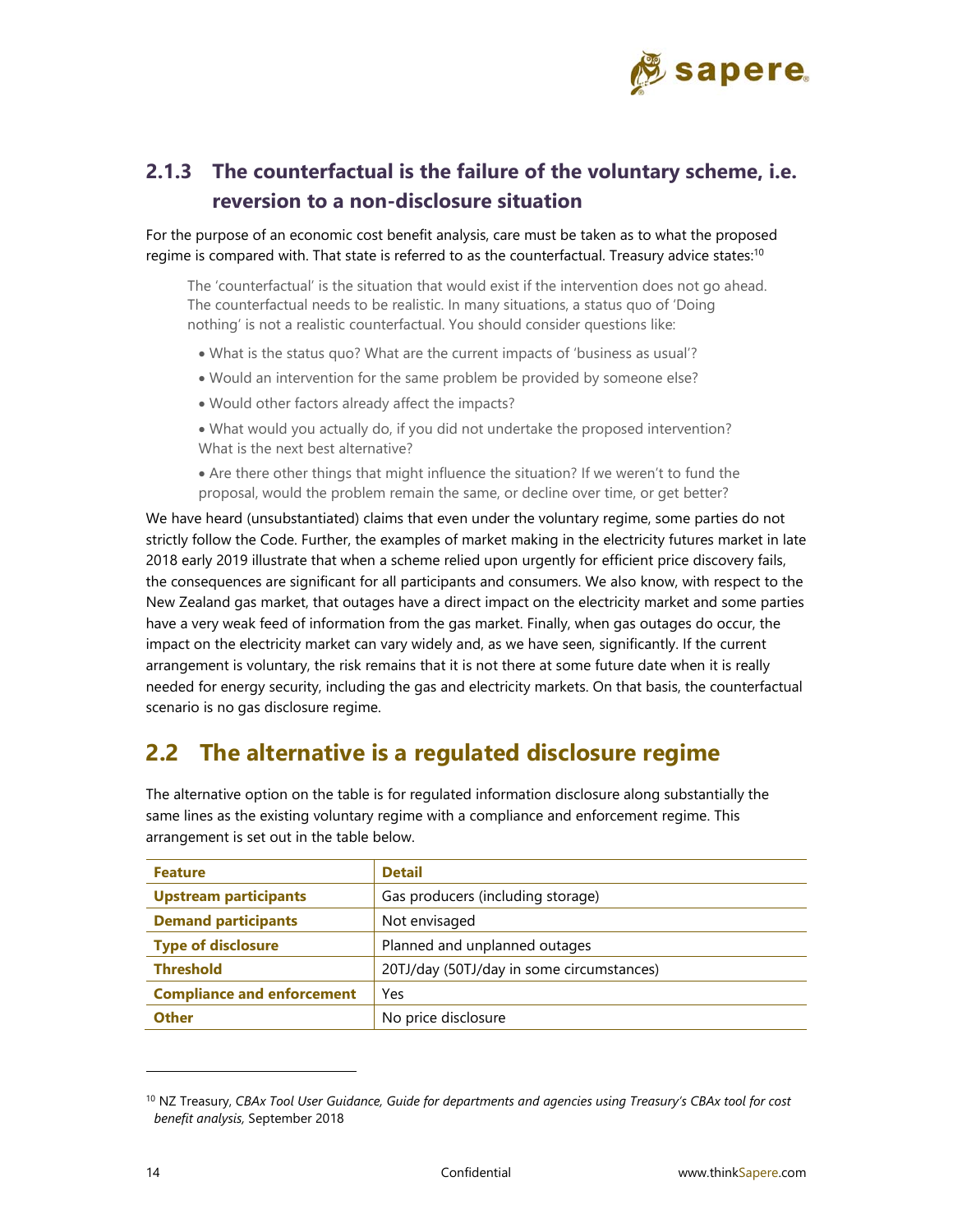

| <b>Feature</b>  | <b>Detail</b>                                                               |
|-----------------|-----------------------------------------------------------------------------|
| <b>Remedies</b> | Compliance directions, compensation orders and civil pecuniary<br>penalties |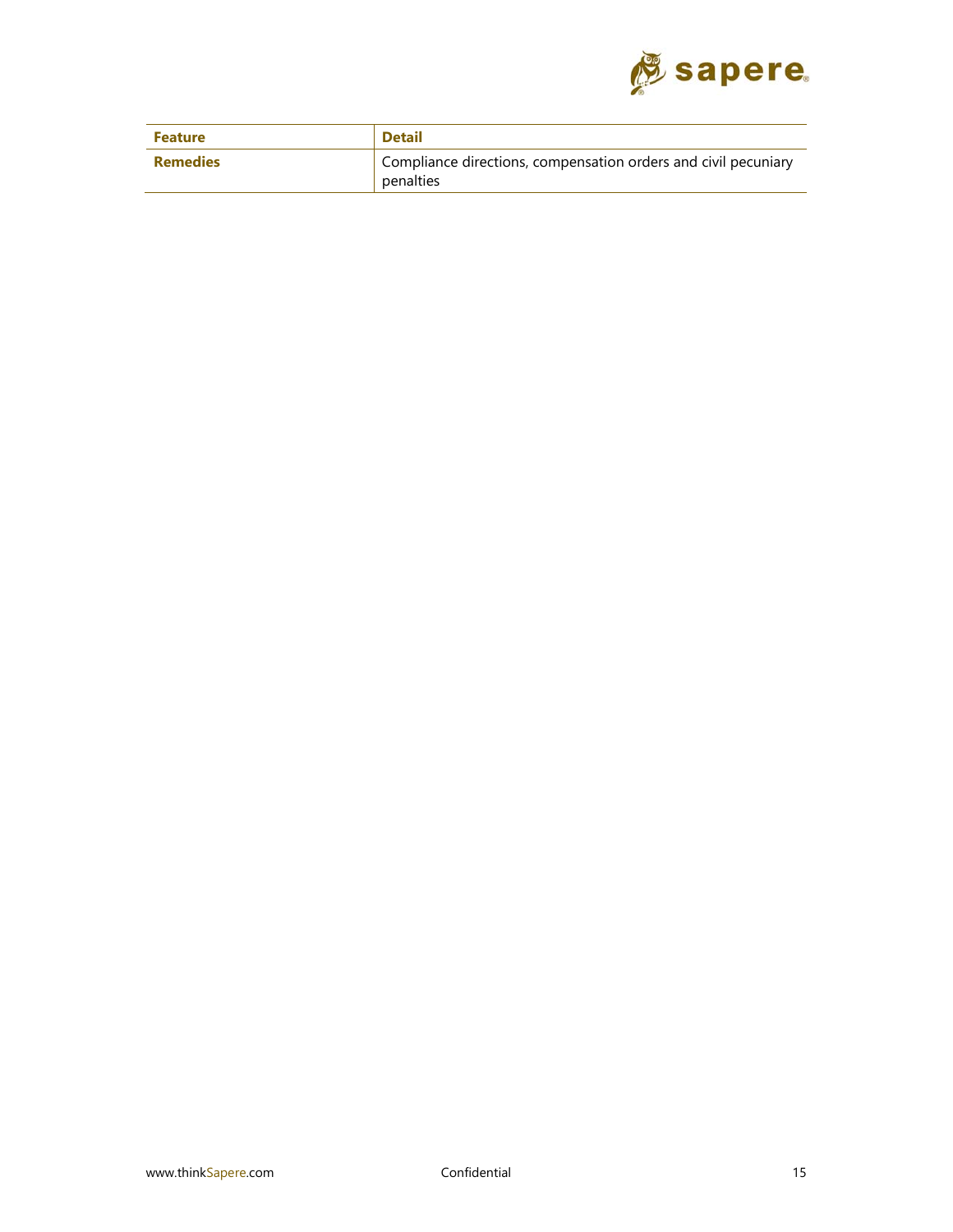

# **3. Developing the cost benefit framework**

## **3.1 Literature review**

We commissioned a literature review to look at two questions:

- 1. Economic costs and benefits of information disclosure in energy markets, specifically upcoming outages in gas production facilities that impact on the gas and electricity markets.
- 2. Economic costs and benefits of regulated versus voluntary schemes; in this case the scheme is information disclosure in a gas market.

In addition, we reviewed the feedback provided by energy market participants to GIC consultation on information disclosure and undertook interviews with market participants. The categories of costs and benefits we developed are set out below.

| ۰.<br>w<br>v<br>×<br>. .<br>۰.<br>۰.<br>w<br>× |
|------------------------------------------------|
|------------------------------------------------|

| <b>Category</b>                                                                   | <b>Specific sources</b>                                                                                                                          | <b>Description</b>                                                                                                                                                                                                                                                                                      |
|-----------------------------------------------------------------------------------|--------------------------------------------------------------------------------------------------------------------------------------------------|---------------------------------------------------------------------------------------------------------------------------------------------------------------------------------------------------------------------------------------------------------------------------------------------------------|
| Increased cost of<br>supplying<br>information<br>(planning and<br>implementation) | GIC, Options paper for<br><b>Information Disclosure</b><br>in the Wholesale Gas<br>Sector, 2019                                                  | Personnel costs (FTE) required to set up systems, legal<br>fees, systems costs to manage interface and automation.                                                                                                                                                                                      |
| Increased cost of<br>supplying<br>information<br>(operational)                    | Ibid                                                                                                                                             | Ongoing personnel and other related costs to maintain<br>operational requirements.                                                                                                                                                                                                                      |
| <b>Regulator costs:</b><br>monitoring and<br>enforcement                          | Ibid                                                                                                                                             | Additional costs of monitoring compliance and<br>enforcement actions in the event of non-compliance.                                                                                                                                                                                                    |
| <b>Regulator costs:</b><br>developing<br>regulatory<br>proposal                   | Ibid                                                                                                                                             | Costs of undertaking consultation and implementing<br>proposal.                                                                                                                                                                                                                                         |
| <b>Private cost of</b><br>disclosure                                              | Kieran Murray, Preston<br>Davies - Cost-benefit<br>analysis of Gas Bulletin<br>Board and Gas<br>Statement of<br>Opportunities -<br>December 2012 | "Competitive responses among domestic opponents would<br>largely be a wealth transfer between the parties, which<br>may end up as an economic benefit if it results in<br>continuous lower prices to consumers that better reflect<br>the efficient costs, than otherwise would have been the<br>case." |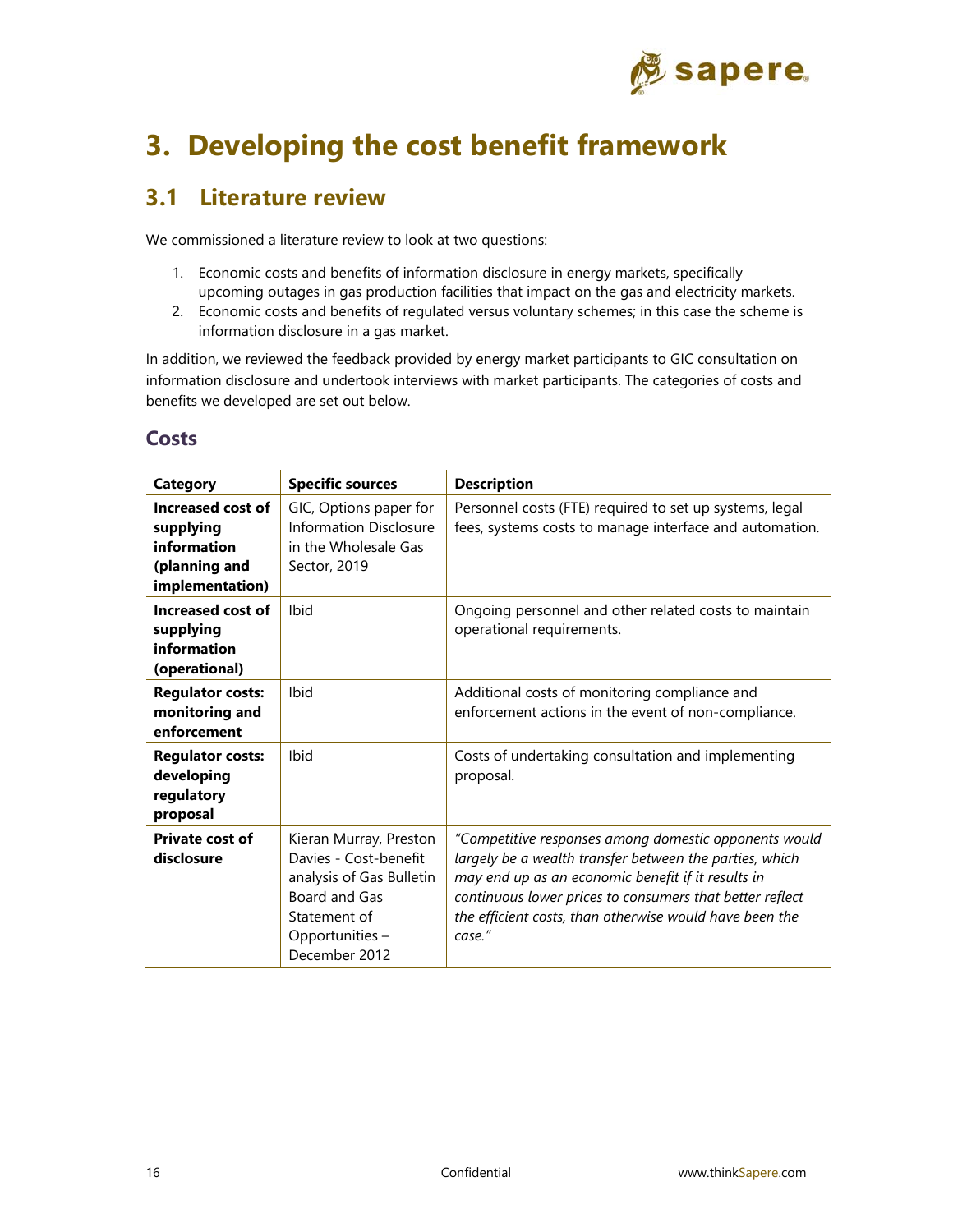

| <b>Reduction of</b>    | Independent Market      | "For a business to innovate (technically, operationally, or  |
|------------------------|-------------------------|--------------------------------------------------------------|
| incentives to          | <b>Operator Concept</b> | administratively) some types of information may need to      |
| innovate               | Paper - 2011 Outage     | remain private in order that the firm may earn an            |
|                        | Planning Review         | adequate return on that investment in innovation."           |
|                        | Recommendations-        | Also:                                                        |
|                        | Information             | "Exposure to public scrutiny could in fact result in         |
|                        | Transparency - June     | increased innovation."                                       |
|                        | 2012                    |                                                              |
| <b>Facilitation of</b> | Hooper, Twomey and      | "Information openness may facilitate overt or tacit          |
| collusion and          | Newbery -               | collusion, particularly in oligopolistic market structures." |
| exercise of            | Transparency and        |                                                              |
| market power           | confidentiality in      | Noted that collusion would more likely to occur around       |
|                        | competitive electricity | price setting rather than in outage scheduling.              |
|                        | markets - USAID June    |                                                              |
|                        | 2009                    |                                                              |

## **Benefits**

| <b>Category</b>                                                                                             | <b>Specific sources</b>                                                                                                                                           | <b>Description</b>                                                                                                                                                                                                                                                                                                                                                                                                                                                                                                            |
|-------------------------------------------------------------------------------------------------------------|-------------------------------------------------------------------------------------------------------------------------------------------------------------------|-------------------------------------------------------------------------------------------------------------------------------------------------------------------------------------------------------------------------------------------------------------------------------------------------------------------------------------------------------------------------------------------------------------------------------------------------------------------------------------------------------------------------------|
| <b>More efficient</b><br>decision making:<br>on scheduling<br>plant outages<br>and fuel<br>coordination     | Electricity Authority -<br><b>Wholesale Market</b><br>Information<br>Disclosure/ Review of<br><b>Thermal Fuel</b><br><b>Information Disclosure</b><br>- July 2020 | "Market participants need information to make decisions<br>about the future. Poor information can lead to increased<br>risk and uncertainty. Potential consequences may include<br>mistaken decisions and increased costs. For example, if<br>parties had poor information about the effect of planned<br>gas outages on thermal generation, this could lead to less<br>reliable supply and/or unnecessarily high costs to<br>maintain stand-by resources."                                                                   |
| <b>More efficient</b><br>decision making:<br>on scheduling<br>plant outages<br>and fuel<br>coordination (2) | Kieran Murray, Preston<br>Davies - Cost-benefit<br>analysis of Gas Bulletin<br>Board and Gas<br>Statement of<br>Opportunities -<br>December 2012                  | "Costs associated with outages/curtailment could be<br>reduced as a result of improvements to gas supply<br>capability."                                                                                                                                                                                                                                                                                                                                                                                                      |
| <b>More efficient</b><br>decision making<br>on scheduling<br>plant outages<br>and fuel<br>coordination (3)  | NZ Steel's submission<br>on the Options paper                                                                                                                     | "What is most frustrating is we had just completed a<br>major plant shutdown that could have been scheduled to<br>coincide with Pohokura outage had information been<br>available in a timely manner. Equally the interaction of<br>gas supply to the electricity market resulted in a<br>significant increase in the cost of electricity. The result was<br>inefficiencies relating to production and several million<br>dollars in increased costs and negative impact on steel<br>supply to the NZ construction industry." |
| <b>More efficient</b><br>prices (reduction<br>in volatility)                                                | Kieran Murray, Preston<br>Davies - Cost-benefit<br>analysis of Gas Bulletin<br>Board and Gas<br>Statement of                                                      | "More regular (and possibly more accurate) data provision<br>could lead to a reduction in volatility as participants are<br>able to react to data in a more timely fashion."                                                                                                                                                                                                                                                                                                                                                  |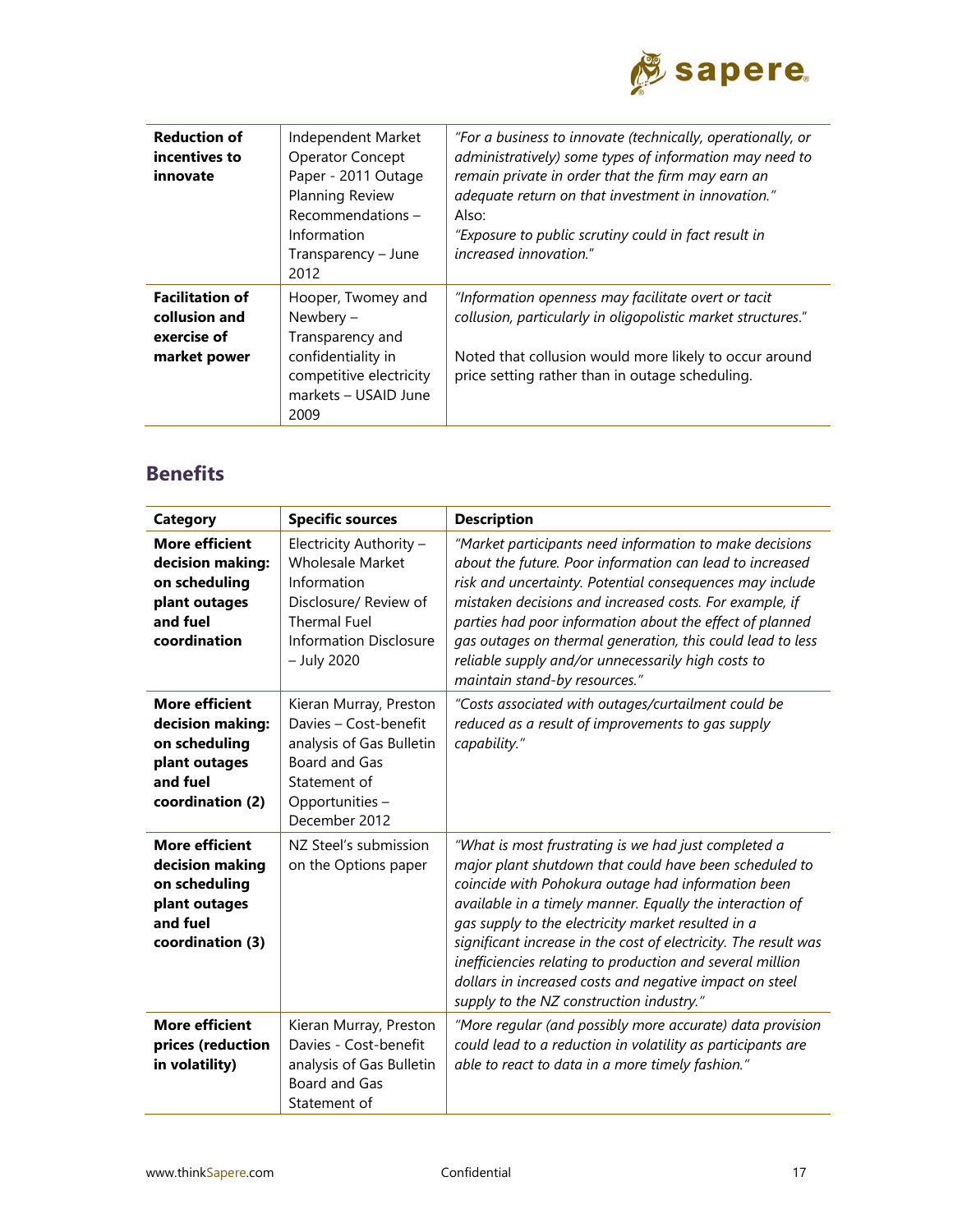

|                                                                                                 | Opportunities -<br>December 2012 |                                                                                                                                                                                                                                                                                                                                                                                                 |  |  |  |
|-------------------------------------------------------------------------------------------------|----------------------------------|-------------------------------------------------------------------------------------------------------------------------------------------------------------------------------------------------------------------------------------------------------------------------------------------------------------------------------------------------------------------------------------------------|--|--|--|
| <b>More efficient</b><br>prices (reduction<br>in risk premium)                                  | <b>Electricity Authority</b>     | "Reduce[s] the scale and persistence of unexpected price<br>spikes.<br>Reduce[s] the risk premium to market participants and<br>narrow the bid-ask spreads in the futures market."                                                                                                                                                                                                              |  |  |  |
| <b>More efficient</b><br>prices (reduction<br>in distortions)                                   | Kieran Murray, Preston<br>Davies | "Information provided by the [proposal] may promote<br>more efficient pricing decisions. The economic effect is<br>captured by a reduction in distortions/deadweight loss."                                                                                                                                                                                                                     |  |  |  |
| <b>Effectiveness of</b><br>regulation:<br>regulatory<br>certainty                               | Ibid                             | "With more information available, more (and more<br>informed) debate around regulation and decision-making<br>could result, reducing the resources dedicated to the<br>regulatory process."                                                                                                                                                                                                     |  |  |  |
| <b>Effectiveness of</b><br>regulation:<br>better<br>monitoring of<br>participants'<br>behaviour | Ibid                             | "Market monitoring can assist in the uncovering of<br>problematic short run behaviours. Improved market<br>monitoring can therefore provide increased assurance to<br>consumers and their representatives about market<br>outcomes and reduce the risk of ad hoc intervention."                                                                                                                 |  |  |  |
| <b>Greater market</b><br>participation<br>(confidence to<br>invest and<br>transact)             | Ibid                             | "The more stakeholders (both actual and potential) know<br>about the market, the more likely they are to feel<br>confident to invest and transact. Secrecy may mean<br>stakeholders perceive they are not able to detect anti-<br>competitive behaviour, a high level of uncertainty about<br>how the market functions, and how stakeholders should<br>interpret the signals the market sends." |  |  |  |
| <b>Signalling</b>                                                                               | Ibid                             | "Signals a form of maturation in the gas industry and an<br>evolution towards a competitive and efficient market."                                                                                                                                                                                                                                                                              |  |  |  |

For each type of cost and benefit we discussed with energy market participants its relevance of materiality and reviewed established positions based on feedback to consultation.

# **3.2 Discussion of costs of introducing a regulated scheme**

## **3.2.1 Increased costs of supplying information**

We recognise that there are compliance costs for market participants. Participants need to set up systems, and monitor and review compliance. Although suppliers are already providing similar information, it is possible that, with regulation, participants may want to provide disclosure at a higher standard because of the penalties of non-compliance and will reprioritise their compliance activities as a result.

There may also be an additional cost associated with the requirement of a director's certification.

### **Conclusion:**

Compared to the status quo, the additional costs of compliance are small given that compliance with the disclosure code is already happening.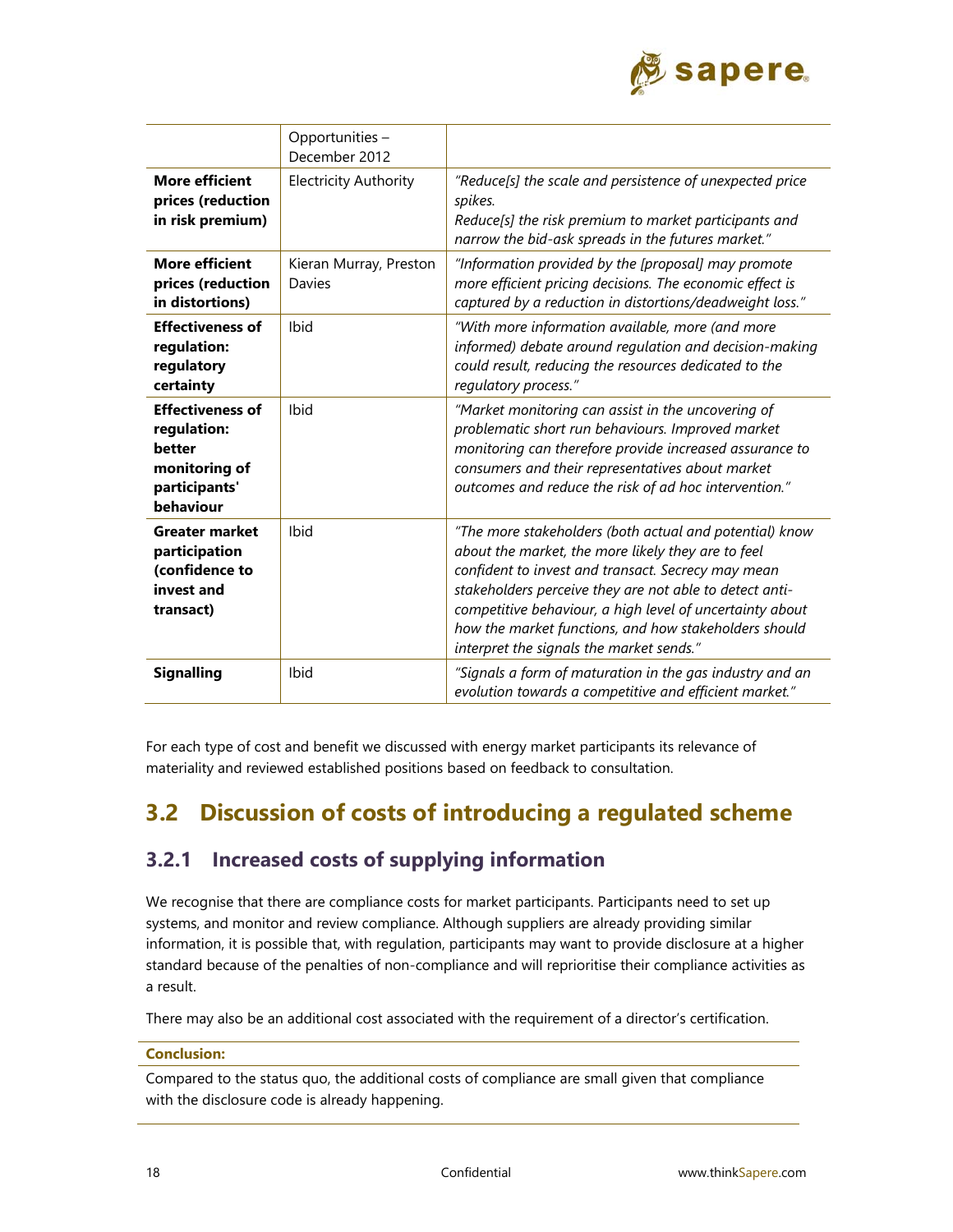

## **3.2.2 Regulator costs – proposal development, monitoring and enforcement**

We would expect the following costs to be relevant in our determination:

- developing the information disclosure proposal
- monitoring and enforcing the information disclosure regime
- further development of the disclosure platform.

#### **Conclusion:**

The regulator will incur some costs to develop and operate the information disclosure. These costs are not significant.

### **3.2.3 Private cost of disclosure**

We are interested in economic costs, not wealth transfers (which are a cost to one party but a corresponding benefit to another). In economic studies of information disclosure, some participants have advanced the argument that a possible cost that should be taken into consideration is the "loss of competitive advantage". By that we understand that suppliers may lose the opportunity to benefit from non-disclosure of information.

We treat this in our cost benefit assessment as a wealth transfer from suppliers to other parties which, if it stays in the hands of those other parties, is simply a wealth transfer.

#### **Conclusion:**

Wealth transfers are ignored in an economic cost benefit analysis.

## **3.2.4 Reduction of incentives to innovate**

The argument goes that forced disclosure of information will reduce the return that upstream participants make from innovation and therefore discourage further investment. However, because outage information is currently disclosed voluntarily, we consider that this is not an active consideration for participants.

We would also contend that if there is a higher rate of return that is needed to attract investors, then that would be better signalled through the underlying contract price rather than through short-term and uncertain gains made from non-disclosure of information. The market will price scarcity when necessary to signal investment.

#### **Conclusion:**

The costs are very unlikely to arise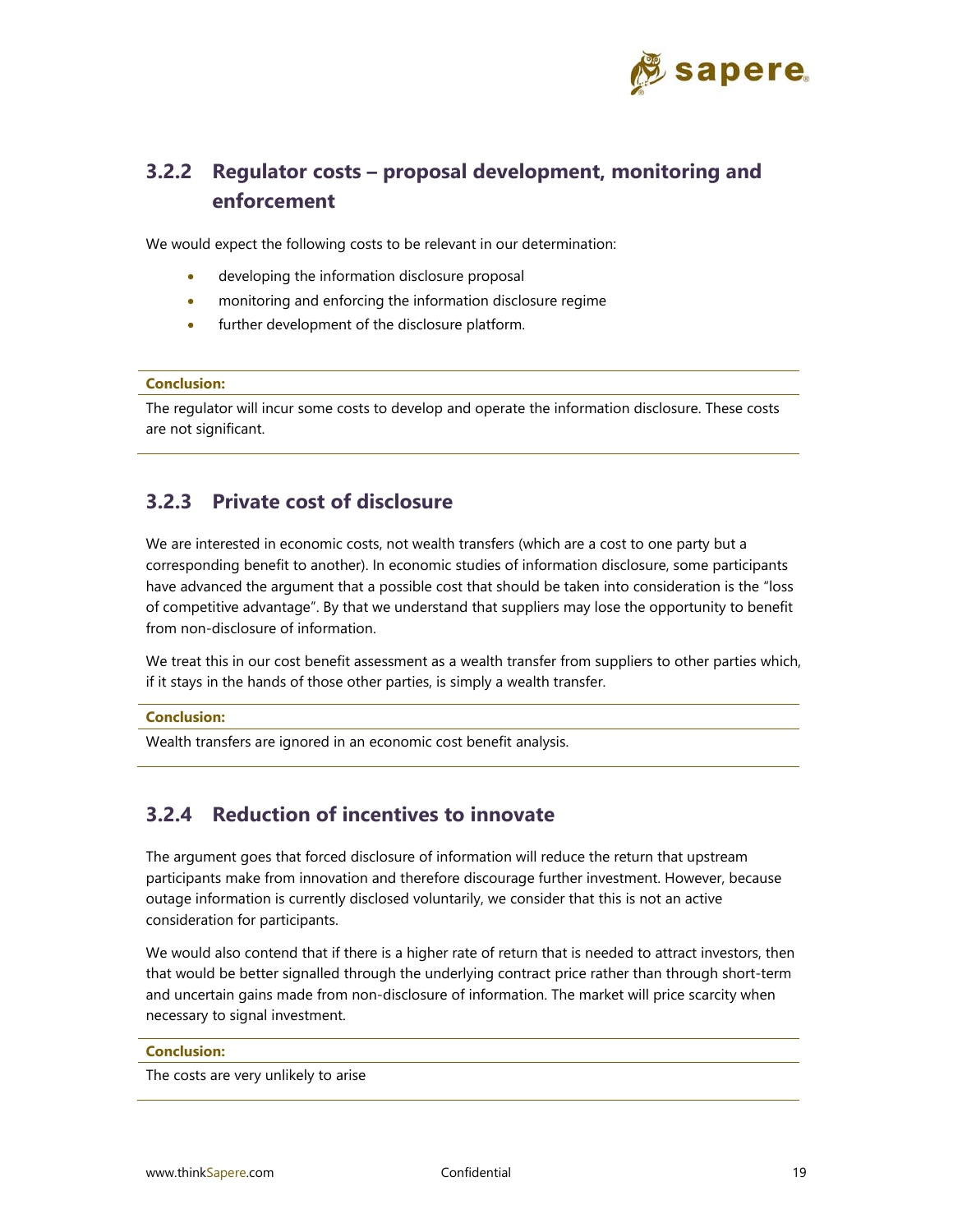

## **3.2.5 Facilitation of collusion and exercise of market power**

We are of the view that the likelihood of collusion because of information disclosure is low. First, collusion is far more likely to take place around a price than in the scheduling of an outage, which this proposal is concerned with. Second, the transparency of information disclosure will provide the visibility for all participants to see what is happening in the market which does not facilitate collusion.

#### **Conclusion:**

The costs are very unlikely to arise

# **3.3 Discussion of benefits of introducing a regulated scheme**

Common themes that arose from our research and discussions with market participants were:

- The existence and quality of a gas outage regime impacts significantly on the gas market and the electricity market.
- The voluntary regime has helped both markets to become more efficient.
- Some participants have reservations about the voluntary scheme because they don't feel they can rely fully on the information being comprehensive, consistent and timely under all future conditions.
- The proposal to regulate the scheme should focus on the equivalent specifications as the voluntary scheme in the first instance.

Below we consider each of the benefit categories and include anonymous quotes from interviewees.

## **3.3.1 More efficient decision-making**

Planned outages amongst gas and electricity transmission grids, gas production facilities, electricity generators and major gas users are an essential part of the workings of the energy sector. The more outages can be synchronised across the sector, the lower the risk to security of supply and the lower the disruption to the market (which is discussed in the next section.)

We heard through interviews many parties' frustration that their organisation was caught by planned outages not having been signalled in the past. Interviewees were also consistent in the view that they could not have complete confidence that the voluntary regime would consistently deliver efficient decisions on scheduling.

### **Gas and electricity market participants**

This was a recurring theme amongst interviewees for both the electricity and gas markets. It is clear that a regulated scheme would lead to more efficient decision making around the scheduling of gas use for industrial demand and electricity generation. We heard:

Three things are important for the gas outage regime:

Timeliness and common receipt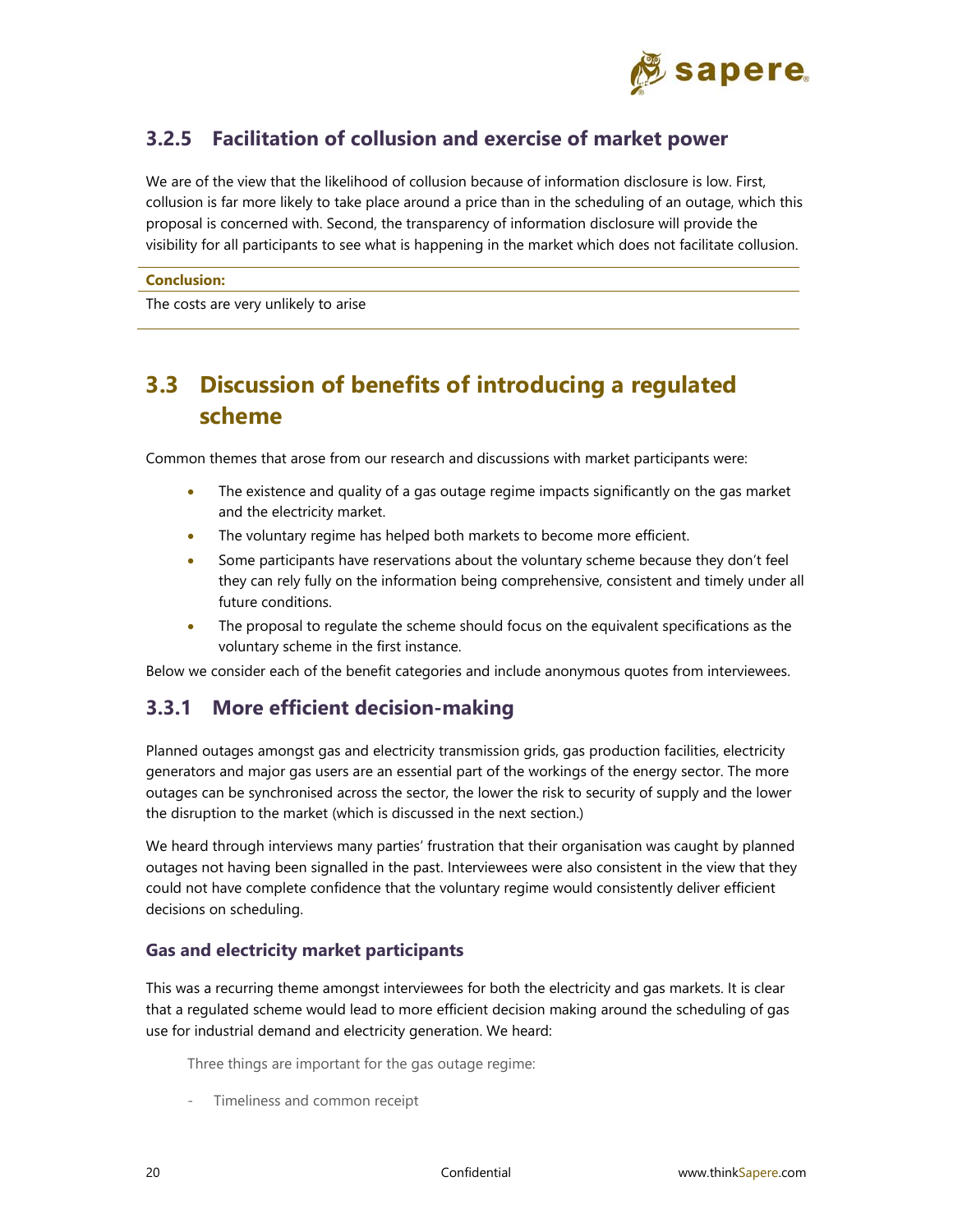

- **Fulsomeness**
- Understanding impact

### Some gas purchasers were not so worried about this because they were privy to advice under contracts with the key suppliers. Even so, two such participants said:

[x] were party to a [y] contract at the time of the original Pohokura outage. Even so [x] didn't feel as though they had a lot of information. [x] felt it was in the dark as much as anybody else.

Were unsure whether could go out and purchase additional gas.

Other gas purchasers were clear that they needed confidence that gas outage information is comprehensive and there is greater consistency in gas outage information (plus updates) than they currently perceive is the case under the voluntary scheme. This would lead to better decision-making around industrial production scheduling and financial risk management in the gas market. Some of the comments we heard were:

Certainly, [the voluntary scheme is] a good step forward comparing to receiving no information. Some of it arrives late.

A voluntary scheme would work if everyone complied.

The big difference is that in a regulated market you know that [the producers] will get pinged.

In the electricity market a number of parties are quite removed from the gas market and now know they need comprehensive, consistent and timely information on gas outages so they can schedule their generation, manage their fuel (notably stored hydro) and manage their financial risk in the electricity market. We heard:

The impact on the electricity market is critical. The two are inextricably linked.

The gas industry is a bit of a black box for us. Understood a lot more recently. [x] do feel the effects and struggle to understand what has happened. Even under the voluntary scheme not as informed as others.

It is evident that if all parties in the gas market have more clear information on gas outages, they will better organise their own production and outages so the overall disruption from the whole sequence of outages is less. This will be more the case with a regulated outage regime than a voluntary scheme because participants are less able to rely on the efficiency of the posted outage plans.

The case is amplified when the coordination of outages in the electricity market are considered. As one party said, if everyone can rely on the gas outage information there would be:

Better decision-making by consumers of electricity and gas e.g. DSM or substitution. More gas available to others.

Substitution was mentioned several times during interviews. Buyers of gas for production or electricity generation were forced to utilise coal and/or diesel.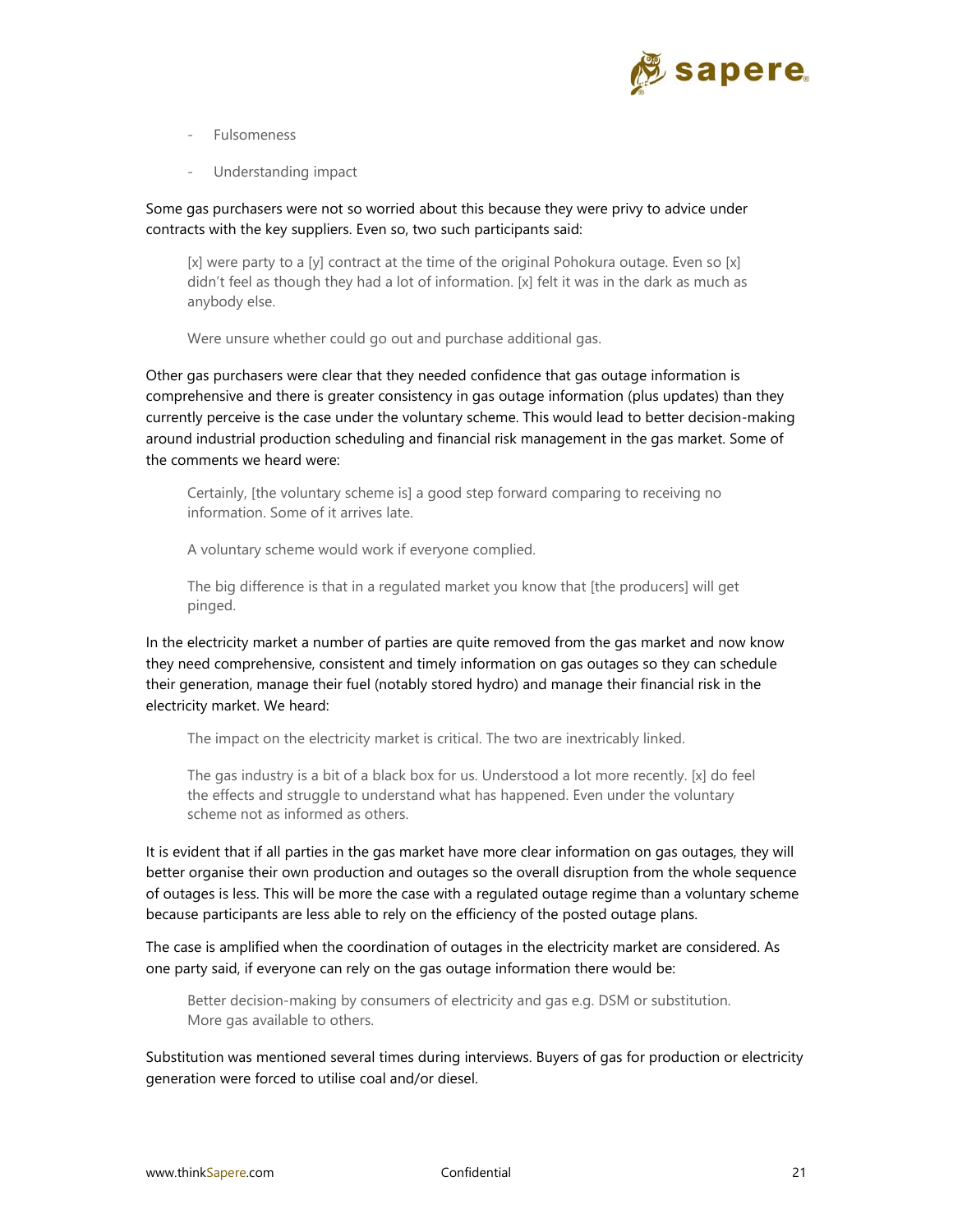

In summary, we would expect that information about gas supplier outages would lead to more efficient decisions in the following areas:

- Generator outages could be scheduled more effectively with, for example, gas generators choosing to coincide generator outage with a gas outage, thereby releasing gas to other users; other types of electricity generation would schedule outages for periods outside periods of gas supply outage.
- Gas customers will have additional time to schedule plant closures, to procure another supply of gas or another source of fuel.
- Gas consumers and electricity generators and industrial users would be less likely to have to resort to additional coal and or diesel use.
- In the case of Genesis, knowledge of an impending gas supply outage may assist it with coal procurement.
- Major electricity users could schedule outages to coincide with gas supply outages.
- Hydro generators would look to retain hydro storage in the short term if there is an impending gas outage.

The effect of these decisions would be to lower the cost of electricity supply and reduce the risk of shortages of thermal fuel and hydro storage for electricity generation.

### **Electricity transmission**

Several interviewees focused on gas and electricity transmission and distribution decision-making which is a security of supply issue:

Electricity market and SO get all of the information they require to keep the lights on.

The electricity sector has done a lot of work getting information from market participants and the gas limb undermines it.

When the market was struggling with the Pohokura outage, the an HVDC outage was also ongoing, which caused problems for the system operator.

#### **Conclusion:**

Better coordination of gas production, electricity generation, gas transmission, electricity transmission and major plant outages will be substantially more efficient even than the voluntary gas outage disclosure regime. One key benefit is better security of supply outcomes in both markets.

## **3.3.2 More efficient prices**

Prices will be less volatile and risk premiums in fixed-term contracts for gas and electricity (wholesale and retail) would be lower than would otherwise be the case with no gas production outage information or even the voluntary scheme. This is very difficult to quantify because the required data in both markets is limited and many assumptions must be taken to filter out all of the other influences on price even if good data was available.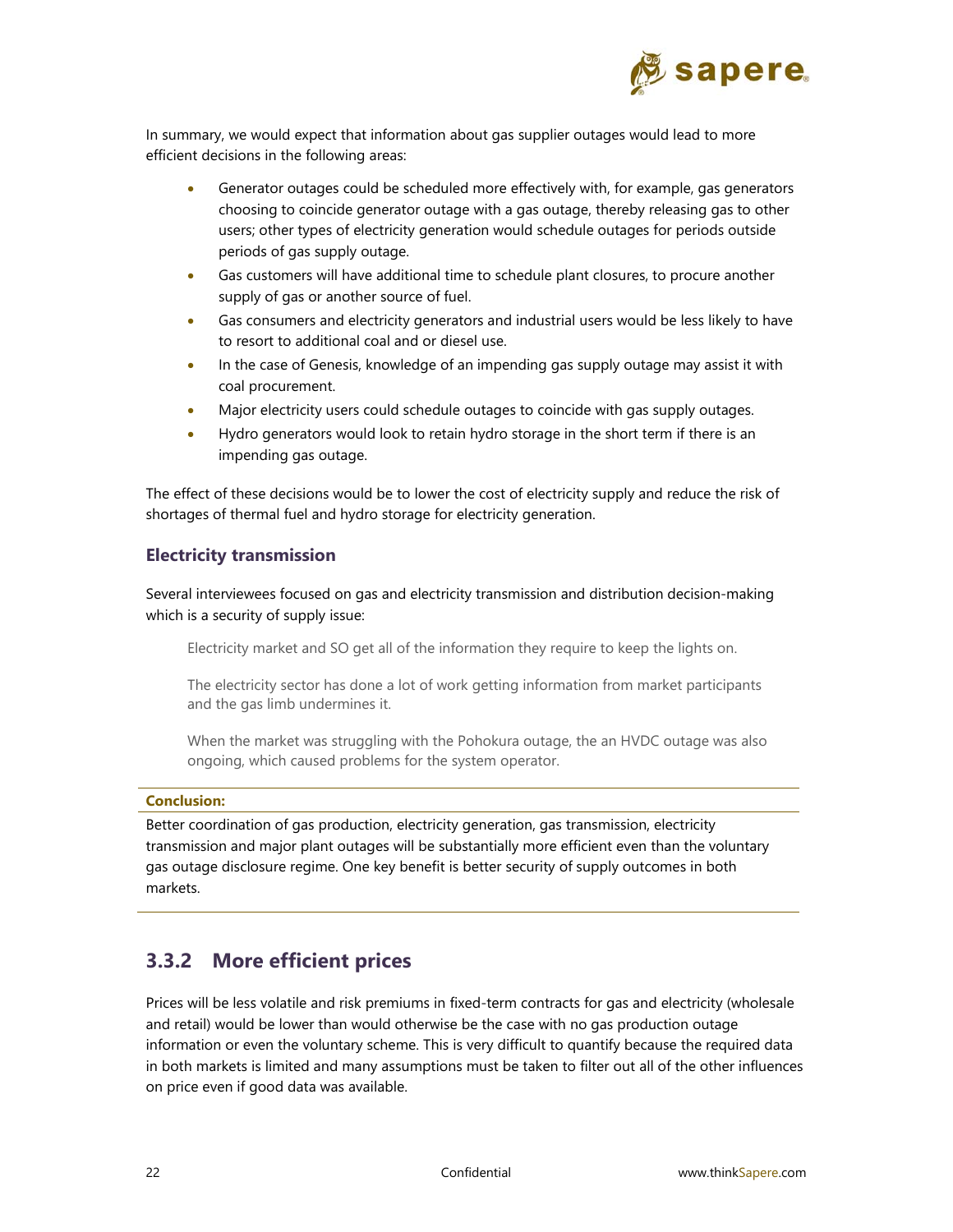

Figure 2 plots daily average gas prices on emsTradepoint and daily average wholesale electricity prices. The dotted line at August 2019 indicates when the Gas Industry Co's interim gas outage information webpage went live.

In the period May 2017 to May 2018, we see gas prices slightly elevated compared with the previous year. Electricity prices were more volatile this year than the previous year because of the hydrological conditions.

In the period May 2018 to October 2018, gas and electricity prices were firmer and more volatile.



Figure 2: Daily average gas and electricity prices January 2016 – November 2020

From November 2018 to February, gas prices on emsTradepoint and wholesale electricity prices in the spot market reflected the Pohokura outages (planned and unplanned) during the period. From there though to August 2019, electricity prices remained volatile but settled compared with the gas market. From August 2019 to May 2020, electricity prices regained their composure, although they were still more volatile than had been the case in 2016. Electricity prices were lower on average through the pandemic lockdown period but recovered in May at the same time as low rainfall, generator outages and ongoing uncertainty about fuel availability combined with demand rising going into winter.

Gas prices became more volatile again in mid-2020 as some unplanned outages occurred and uncertainty about the future of Pohokura was factored into decision-making.

We have plotted these two series to illustrate the degree to which daily spot prices in the two markets interact. In truth, the bulk of the gas used to accommodate hydro storage and peaking requirements is supplied under longer-term contracts. The spot gas prices reflect a combination of short-term gas for electricity generation, industrial requirements and balancing gas. A lot of the volatility in electricity prices is explained by factors other than gas such as hydrology. However, in the absence of statistically separating those effects, we note that the rise and fall in absolute prices and the rise and fall in volatility are common to both markets and those ultimately flow into contract prices.

Source: Sapere, data sourced from emsTradepoint and the Authority's Electricity Market Information website (EMI)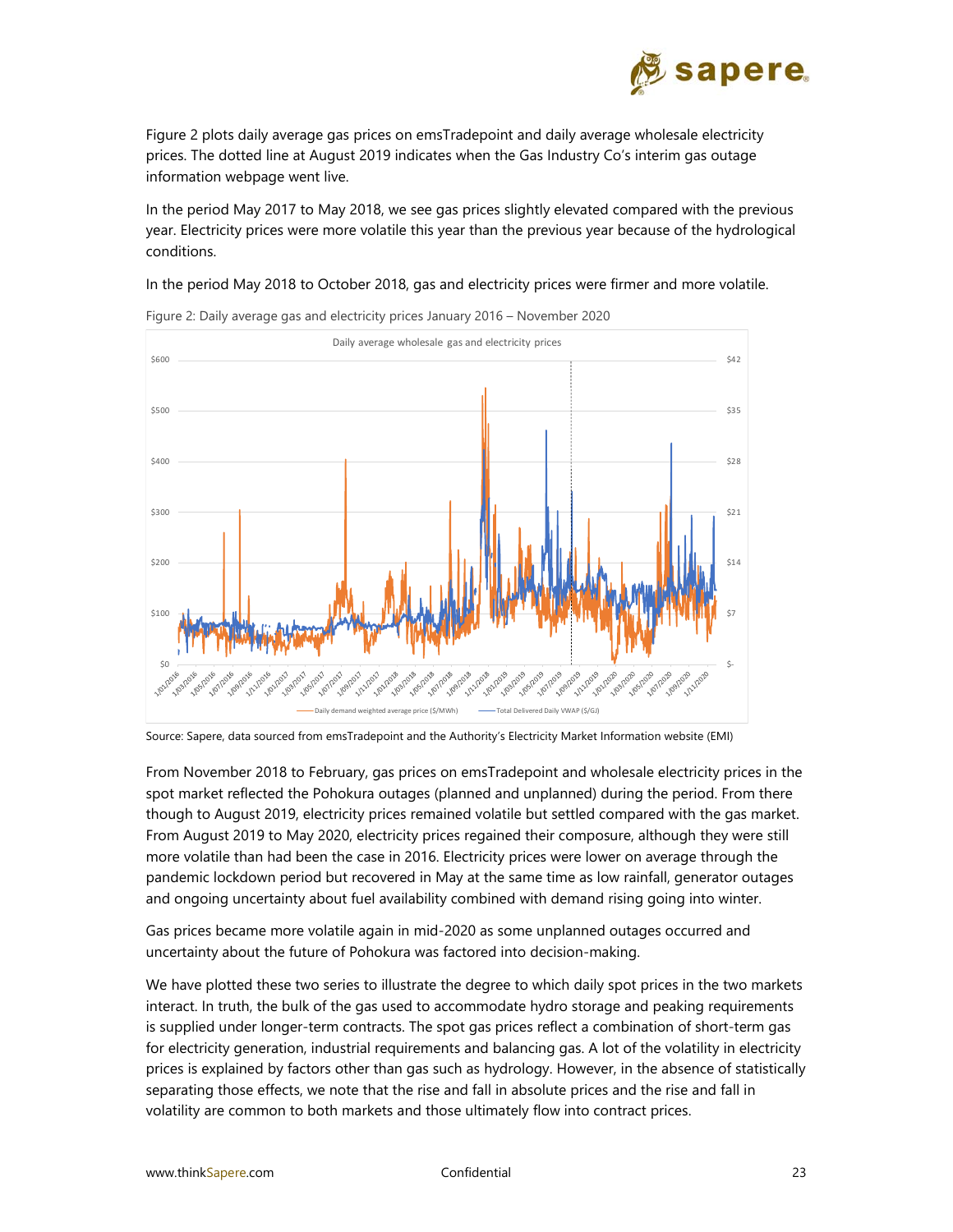

The literature points to the expectation that gas and electricity prices are less volatile than would have been the case with no outgas outage disclosure after August 2019. The level of prices and the level of volatility feed into wholesale prices in both markets. A risk premium is built in to term fixed-price wholesale and retail prices in both markets.

It would be very challenging to unpick the effects of the gas outage disclosure from hydrology. It would be challenging to isolate the effects of the gas outage disclosure on contract prices. It is even more challenging to do that in the absence of any bilateral gas contracting information.

The material benefit in this category is reduced volatility, lower prices overall and a lower risk premium in gas and electricity being built into fixed price wholesale contracts and retail prices.

Volatility in gas and electricity prices is said to have been lower than it would have been in the absence of the voluntary outage information. Some interviewees said that it would be lower again if the voluntary regime were regulated. i.e. that information was comprehensive, consistent, timely and available to all parties simultaneously. For example:

As soon as information disclosed it should be available

A consequential benefit arising from the two points above, better decision making and reduced-price volatility in both the gas market and electricity market would lead to lower risk premiums for to consumers (large and small) than would otherwise be the case. Two comments on this point:

Would have all the benefits and some if the scheme was regulated.

The voluntary information feeds into risk management and trading parameters

Critically, in the electricity market half hourly spot prices are subject to all of the market information up to the minute. The futures market also trades in response to information available on any given day. Further, four electricity generators (some of whom are also gas market participants) are obliged to make markets in New Zealand electricity futures traded on the ASX.

Gas outage information is material and has been shown to have a significant effect on wholesale spot electricity prices and forward electricity prices, especially futures prices.

We would expect to see more efficient prices emerge via several mechanisms:

- Participants reacting in a timelier fashion to information will moderate demand and increase supply (as per the previous section) thereby reducing price volatility.
- Earlier reactions to impending events will mean that companies can make physical changes in demand and supply (in both the gas and electricity markets).
- For market makers in the electricity hedge market, especially those who are not gas customers, there will be greater certainty on availability of plant, which will potentially reduce the risk premium.

Ultimately the proposed mechanisms will lead to prices better reflecting the true costs of supply, and volatility in prices reducing.

#### **Conclusion:**

Prices impacted by the quality of gas disclosure include wholesale gas, wholesale electricity, bilateral contracts in both markets. Price volatility, especially in wholesale prices, will be lower than would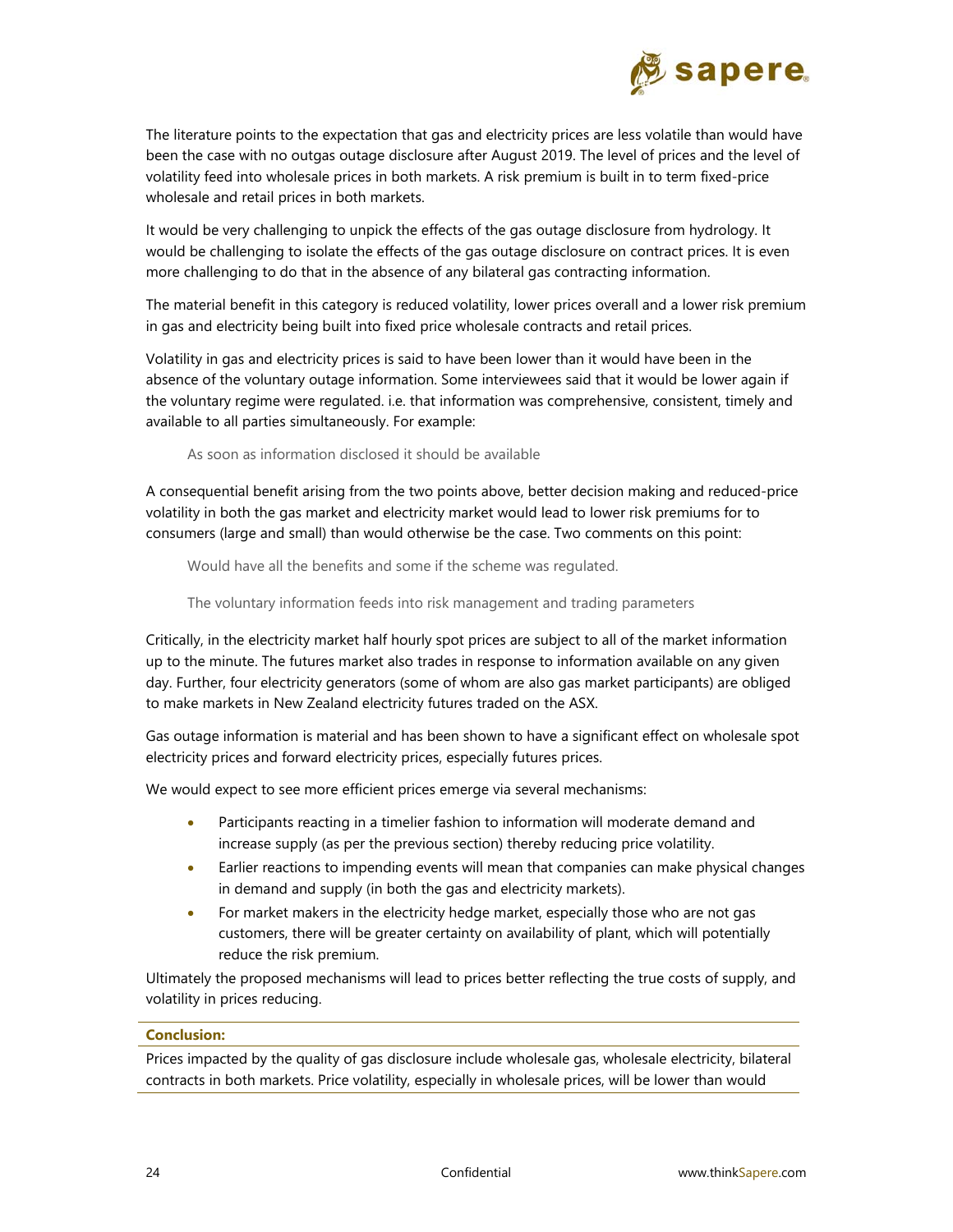

otherwise be the case with a regulated gas outage regime. Risk premiums in fixed price contracts will also be lower than would otherwise be the case.

## **3.3.3 Effectiveness of regulation**

The regulated market is more effective as a result of the gas outage regime being regulated. All participants can better rely on the quality of the outage information because the release of information will be monitored for consistency and timeliness. Participants will also be able to have confidence in the outage information because it will be backed up by an enforcement regime.

The material benefit in this category is as stated in the title, a better-informed market produces more efficient outcomes.

The question of whether regulation is the correct approach has several dimensions. We can think of these dimensions as quality of information, confidence and flexibility.

It is possible that a voluntary approach will result in the same quality of information being provided as a mandatory regime, but there are some reservations about this, as the GIC has noted:

However, we note that some parties have not always followed the strict requirements of the Code. For instance, the notification templates have not been used in some cases, and notifications have not always followed the schedule outlined in the Code.<sup>11</sup>

Participants we talked to indicated that information submitted under the code sometimes arrives late and expressed concerns that there was still a potential asymmetry problem. One participant expressed the view that "information is being made available when parties see fit" but we have not tested this.

Based on these observations and the literature on the question of regulating information disclosure or not we land at the position that the quality of the information from the regulated option will be superior to the voluntary regime.

The second dimension is that of confidence. The quality of information will, of course, influence the confidence participants have in it, but more serious is the perception of what happens when the market is under stress. Energy market participants are well aware of voluntary market-making falling away at the time of the Pohokura outage, which has led to the proposal for the mandatory backstop. A number of participants we talked to stated that they perceived risks of non-compliance under the voluntary regime and that without regulation they would not have confidence in the information.

Finally, there is a question about whether a voluntary regime could be more flexible, that is, if it could react more quickly to the need to update rules. However, GIC notes that:

There are some issues regarding the review process in the Code, including whether the third-party reviewer is a neutral party and the timing of the reviews.<sup>12</sup>

<sup>&</sup>lt;sup>11</sup> GIC, Draft Statement of Proposal: Gas Production and Storage Facility Outage Information, 2020<br><sup>12</sup> Ibid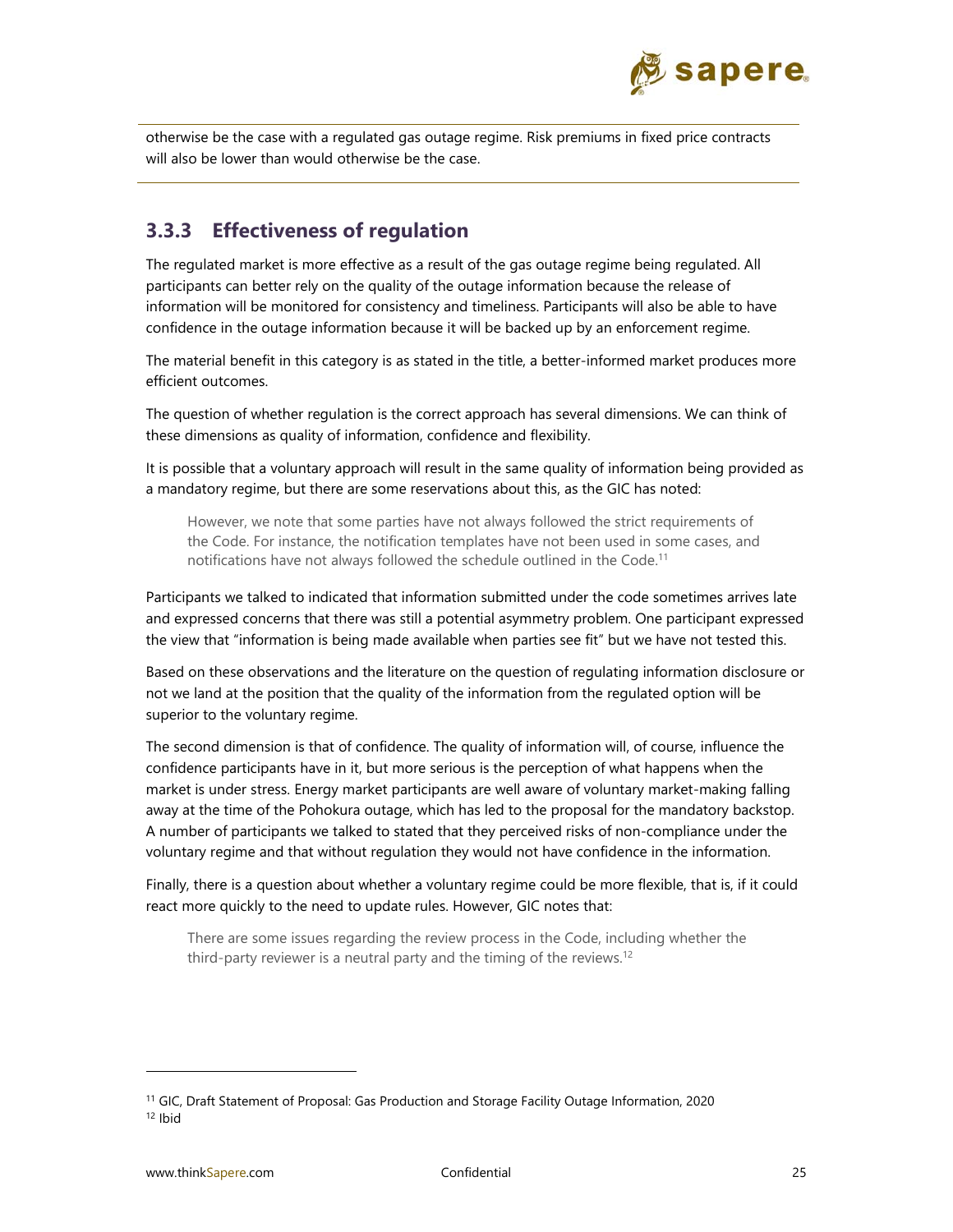

Put simply, regulating the voluntary arrangements will give the regulator and market participants confidence that the benefits of the outage disclosure regime will be able to be relied on by members. The regulatory agency will be able to enforce them.

For GIC, a regulated scheme lends itself to better monitoring participant behaviour than no scheme or even a voluntary scheme.

A well-designed set of arrangements, which has the support of the industry, will be enduring and will need only small changes to make them work.

The regulator will be able to use the information to study disclosures and market outcomes. This monitoring can be used to fine tune and perfect the disclosure regime.

#### **Conclusion:**

The proposed regulated gas outage regime will be more effective than the voluntary scheme because gas and electricity participants and end consumers will be able to rely on the quality of the information.

### **3.3.4 Greater market participation**

The high price volatility and uncertainty that comes with no outage regime is a barrier to entry for new participants in gas retailing. The reduction in volatility and uncertainty that a regulated gas outage scheme will lead to greater participation in the gas retail market.

An information disclosure regime will signal to interested parties (including other regulators, suppliers, downstream participants and prospective entrants) that the market is on a trajectory to a competitive and efficient market.

When more efficient and less volatile prices and transparent information become a reality, new participants will be attracted to the industry. Less concentrated markets are associated with better outcomes for consumers in the form of lower prices and more innovative products.

A particular benefit is the removal of market asymmetry. Participants we talked to noted different levels of ability to understand gas market outages. A large firm with a strong analytical capability and knowledge of the workings of the market will be a in a far better position than an electricity market purchaser which is at some distance from direct knowledge of an outage. By ensuring that all parties have access to the same information better decisions will be made by more participants.

#### **Conclusion:**

The additional confidence that comes from a more reliable gas outage regime will encourage and not discourage new market participants in either gas or electricity markets.

## **3.3.5 Signalling of a mature market**

An information disclosure regime will signal to interested parties (including other regulators, suppliers, downstream participants and prospective entrants) that the market is on a trajectory to a competitive and efficient market. Comments from interviewees along these lines include:

Information is being made available when parties see fit. There is nothing on them. Maybe their drivers are engineering so not sinister but, in any event, not timely.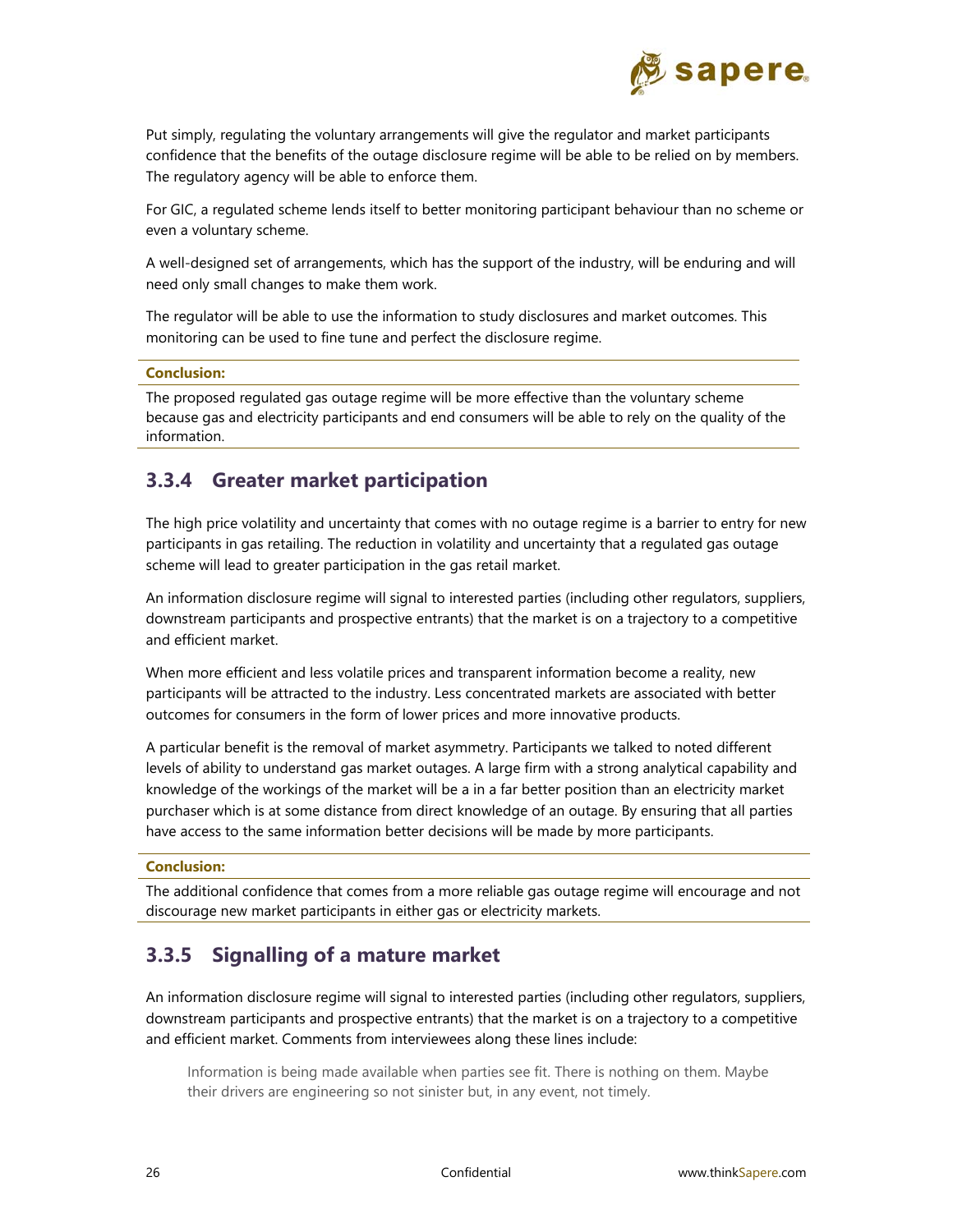

Looking at gas disclosure it is where POCP was 5 years ago.

The gold standard is everyone gets the same information at the same time.

#### **Conclusion:**

The regulated gas disclosure regime is consistent with a mature market to the benefit of gas market participants and gas consumers.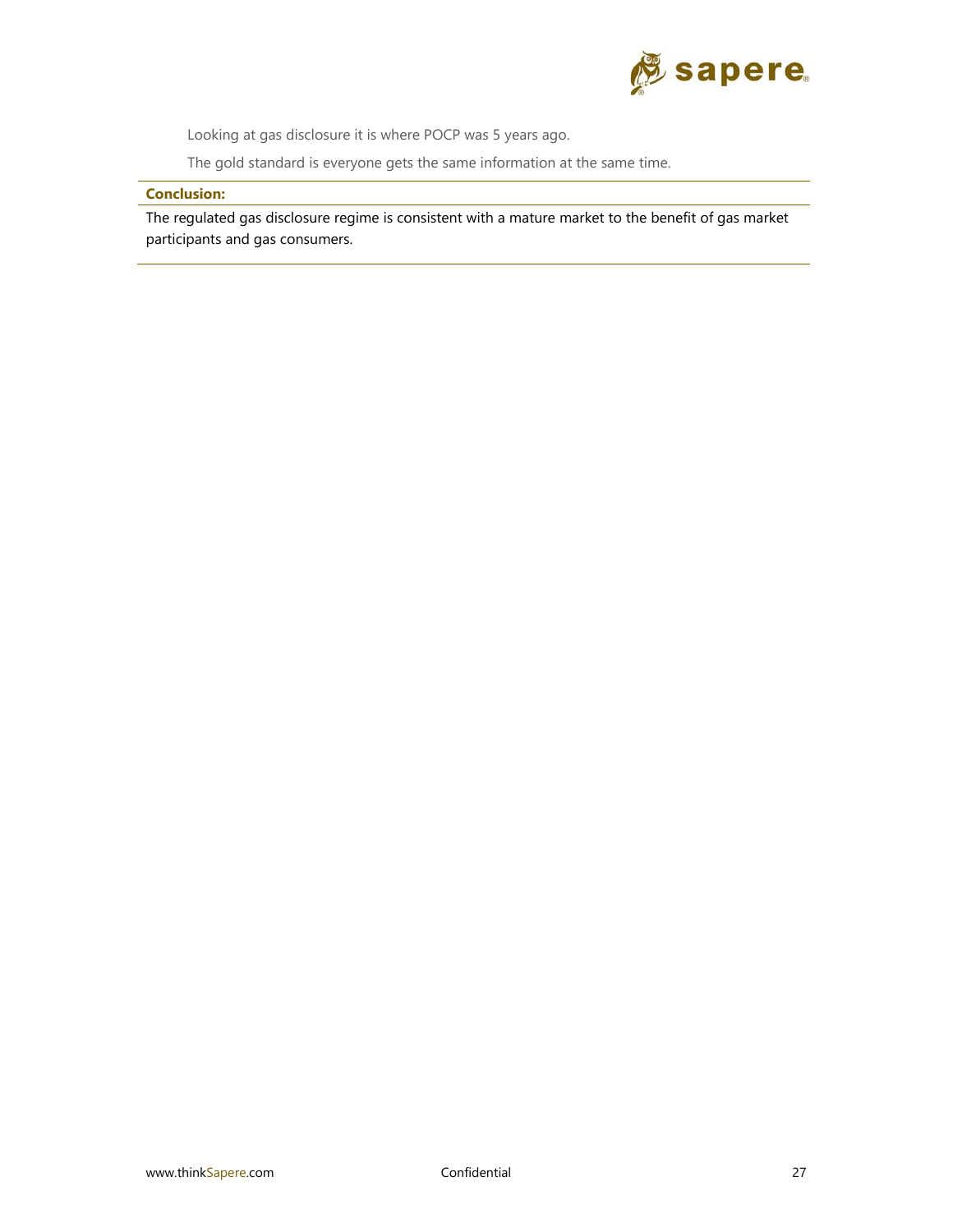

# **4. Evaluation of the costs and benefits together**

## **4.1 Methods of transmitting costs and benefits**

We are satisfied that the proposal will have tangible consequences that can be observed. Participants have provided evidence of the realms of decision making that would be affected which include:

- major gas users plant scheduling (including their own outages)
- **e** electricity generation scheduling (including their own outages)
- fuel procurement and fuel use
- wholesale price volatility
- risk premiums for fixed price contracts (electricity and gas)
- **•** prices to gas and electricity consumers.

## **4.2 On balance the net benefit is positive**

Our conclusions for each cost and benefit category are set out in Table 5 below.

On balance while we have not quantified the benefits, we see significant net benefits in both the gas and electricity markets from the move to the regulated regime compared to the counterfactual. We find that the net benefits of the regulated regime would be greater than the net benefits of the voluntary scheme.

Decision-making around outages for physical assets in the energy sector and fuel utilisation (renewable and fossil fuels) is, to us, clearly most efficient with a regulated gas outage regime. We are convinced that this efficiency will be better under the regulated scheme compared with the current voluntary scheme.

Wholesale prices, contract prices and retail prices in gas and electricity markets will be more efficient than would otherwise be the case.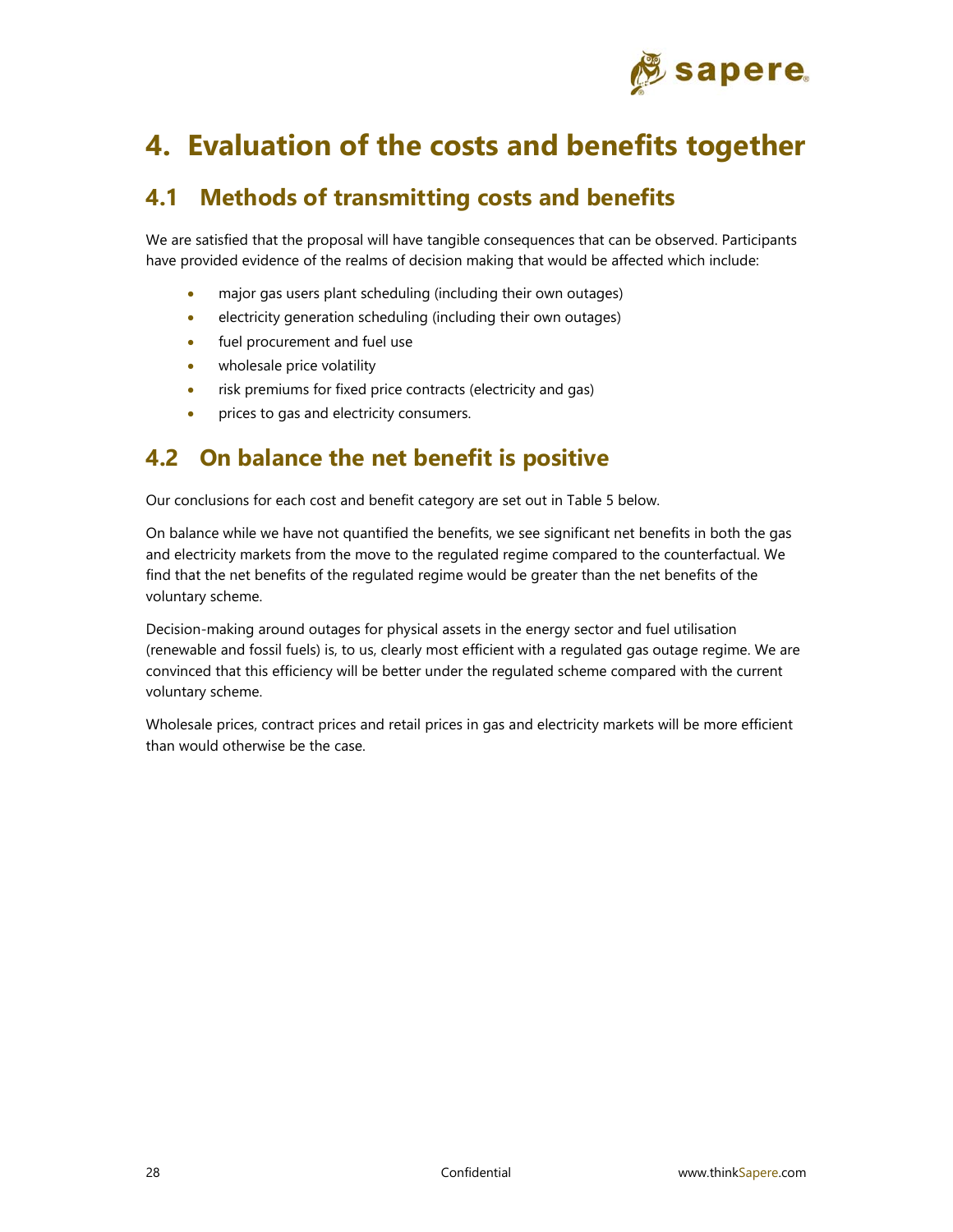

|                 | <b>Category</b>                                                          | <b>Conclusion</b>                                                                                                                                                                                                                                                                                                                                                                         |  |
|-----------------|--------------------------------------------------------------------------|-------------------------------------------------------------------------------------------------------------------------------------------------------------------------------------------------------------------------------------------------------------------------------------------------------------------------------------------------------------------------------------------|--|
| Costs           | Increased costs of supplying<br>information                              | Compared to the status quo, the additional costs<br>of compliance are small given that compliance<br>with the disclosure code is already happening.                                                                                                                                                                                                                                       |  |
|                 | Regulator costs - proposal<br>development, monitoring<br>and enforcement | The regulator will incur some costs to develop and<br>operate the information disclosure. These costs<br>are not significant as existing processes can be<br>utilised.                                                                                                                                                                                                                    |  |
|                 | Private cost of disclosure                                               | Wealth transfers are ignored in an economic cost<br>benefit analysis                                                                                                                                                                                                                                                                                                                      |  |
|                 | Reduction of incentives to<br>innovate                                   | The costs are very unlikely to arise                                                                                                                                                                                                                                                                                                                                                      |  |
|                 | Facilitation of collusion and<br>exercise of market power                | The costs are very unlikely to arise                                                                                                                                                                                                                                                                                                                                                      |  |
| <b>Benefits</b> | More efficient decision<br>making                                        | Better coordination of gas production, electricity<br>generation, gas transmission, electricity<br>transmission and major plant outages will be<br>substantially more efficient even than the<br>voluntary gas outage disclosure regime. One key<br>benefit is better security of supply outcomes in<br>both markets.                                                                     |  |
|                 | More efficient prices                                                    | Prices impacted by the quality of gas disclosure<br>include wholesale gas, wholesale electricity,<br>bilateral contracts in both markets. Price volatility,<br>especially in wholesale prices, will be lower than<br>would otherwise be the case with a regulated gas<br>outage regime. Risk premiums in fixed price<br>contracts will also be lower than would otherwise<br>be the case. |  |
|                 | Effectiveness of regulation                                              | The proposed regulated gas outage regime will be<br>more effective than the voluntary scheme because<br>gas and electricity participants and end<br>consumers will be able to rely on the quality of<br>the information                                                                                                                                                                   |  |
|                 | Greater market participation                                             | The additional confidence that comes from a<br>more reliable gas outage regime will encourage<br>and not discourage new market participants in<br>either gas or electricity markets.                                                                                                                                                                                                      |  |
|                 | Signalling of a mature market                                            | the regulated gas disclosure regime is consistent<br>with a mature market to the benefit of gas and<br>electricity market participants and end consumers                                                                                                                                                                                                                                  |  |